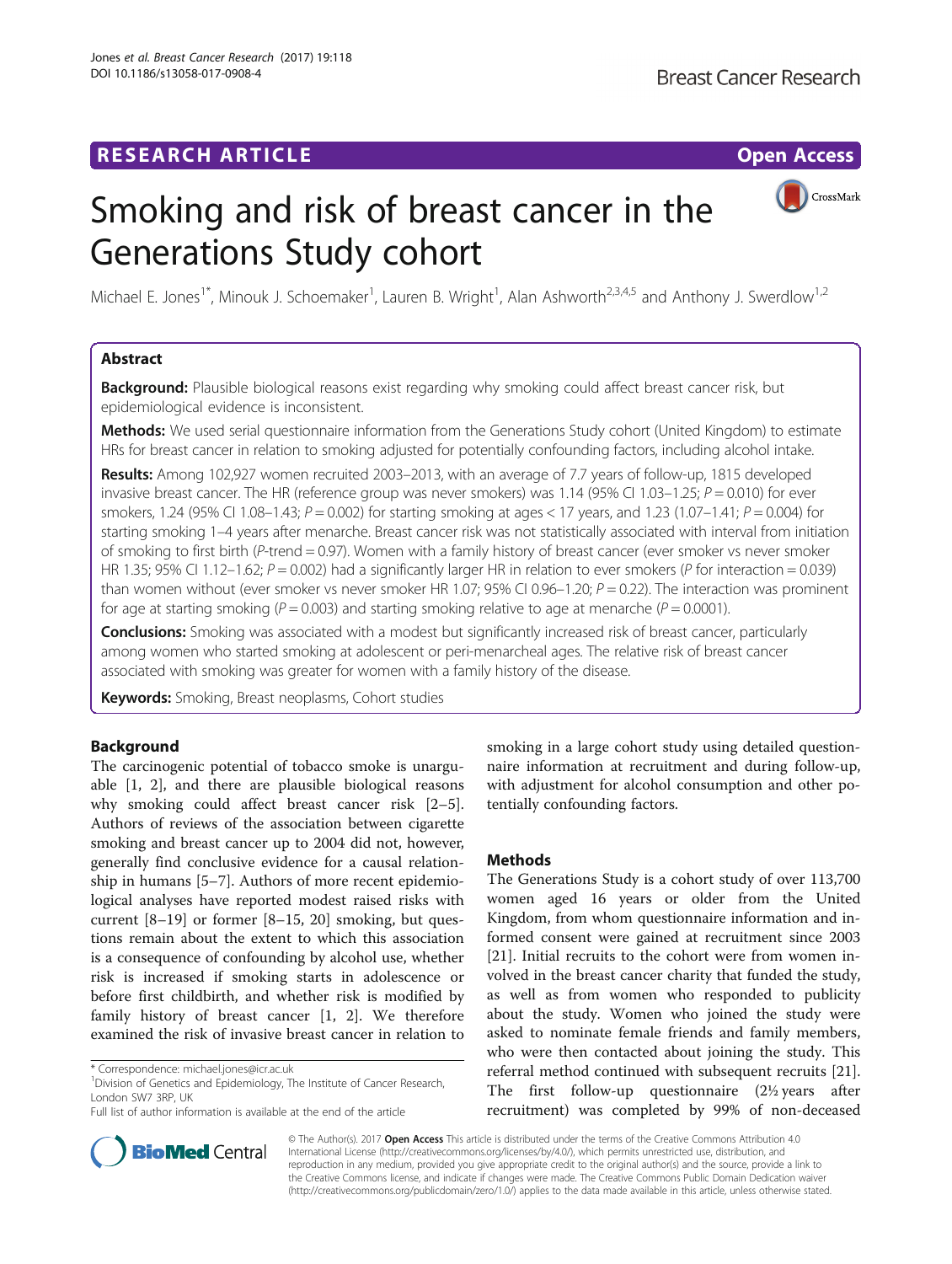participants, a second (6 years after recruitment) by 96%, and a third (9½ years after recruitment) by 94% (of those recruited long enough ago to have entered this round of follow-up). The study was approved by the South East Multi-Centre Research Ethics Committee.

Breast and other cancers occurring in the cohort were identified from recruitment and follow-up questionnaires, spontaneous reports to the study centre, and from 'flagging' (see below) for those lost to questionnaire follow-up. Confirmation of diagnosis was obtained from cancer registries in the United Kingdom, 'flagging' at the National Health Service Central Registers (virtually complete registers of the populations of England and Wales, and of Scotland, to which study participants can be linked and on which deaths, cancer registrations and emigrations are 'flagged' and then periodically reported to authorized medical researchers), pathology reports and correspondence with patients' general practitioners.

Information on risk factors for breast cancer was obtained from recruitment and follow-up questionnaires. In relation to smoking, women were asked if they had 'ever smoked regularly (i.e., most days for at least 6 months)', if they still smoked regularly, age started and stopped, and number of cigarettes smoked per day in different periods of their lives (during ages 16–24, 25– 49, 50+ years). For analysis, we defined the period of 'current smoking' to include both current smokers and the year immediately after stopping, to avoid potential 'reverse-causation' bias from women who may have stopped smoking during the workup to a formal breast cancer diagnosis. For alcohol use, we asked women if they had been a regular drinker 'in the sense of drinking at least one glass of alcohol per week on average', ages started and stopped, and quantity consumed in different periods of life (during ages 18–24, 25–49, 50+ years). We converted the quantity of alcohol consumed in each period of life into daily grams of alcohol. We split into three groups the women who reported current drinking  $(<60 \text{ g/day}, \geq 60 \text{ g/day}, \text{ and amount unknown}$ , and we classified women who had reported stopping drinking as former drinkers. For some women, we did not know their current drinking status during follow-up, but we knew they had consumed alcohol in the past, and these women were classified as 'ever drinkers'. Because we had collected ages or dates at which certain events or changes in lifestyle occurred, we were able to update smoking status, alcohol use, parity, oral contraceptive (OC) use, menopausal hormone therapy (MHT) use and menopausal status at the ages these episodes occurred through the time of the second follow-up questionnaire. We updated duration of smoking for current smokers, as well as time since cessation for former smokers, in yearly increments, using smoking start and stop ages from the recruitment and second follow-up questionnaires. We

updated cigarettes smoked per day, pack-years smoked, alcohol consumption and post-menopausal body mass index (BMI) at the date of the second follow-up questionnaire.

#### Statistical analysis

The present analytic cohort is based on all women who were recruited into the study during June 2003–December 2013 without prior invasive or in situ breast cancer or other malignant cancer (except non-melanoma skin cancer) or prior mastectomy. The recruitment cut-off at December 2013 was selected because at the time of analysis the second follow-up was practically complete for this group of recruits, two-thirds of the cohort had reached the third follow-up, and we had 'flagging' information to June 2017. Women entered risk at their date of recruitment and were censored at the earliest date of invasive breast cancer or in situ breast cancer; other malignancy (except non-melanoma skin cancer); death; most recent follow-up questionnaire (depending on date of recruitment) if completed, or the date the most recent follow-up questionnaire was due if cancer and vital status was known from 'flagging'; or previously completed questionnaire if lost to follow-up. We censored follow-up at in situ breast cancer or other malignancy because we reasoned that if smoking is related to risk of in situ breast cancer or other malignancy, and ensuing treatments or their consequences alter risk of subsequent invasive breast cancer, including subsequent follow-up may obscure associations between smoking and invasive breast cancer.

Left-truncated and right-censored Cox proportional hazards regression [[22\]](#page-12-0) with attained age as the implicit time scale was used to estimate HR and 95% CI for smoking and risk of first invasive breast cancer. We adjusted for time since recruitment to cohort  $(0, 1-2, 3+$ years); birth cohort (1908–1939, 1940–1949, 1950–1959, 1960–1969, 1970–1996); benign breast disease (yes/no); family history of breast cancer in first-degree relatives (yes/no); socio-economic score (Acorn score [\(https://](https://acorn.caci.co.uk/) [acorn.caci.co.uk/](https://acorn.caci.co.uk/)) as trend, or missing indicator); age at menarche (trend, or missing indicator); age at first pregnancy (trend, or missing indicator); parity (trend, or missing indicator); duration of breastfeeding (trend, or missing indicator); current OC use during follow-up, before menopause (yes/no); alcohol consumption (trend for current drinker 1 to  $< 60$  g/day, indicator variables for never regular, current drinker  $\geq 60$  g/day, past drinker, drinker with unknown details); physical activity [log(metabolic equivalent) trend, missing indicator]; premenopausal BMI at age 20 years (trend, or missing indicator); post-menopausal BMI (trend, or missing indicator); MHT use (never used, ex-user, current oestrogenonly user, current oestrogen plus progestogen user,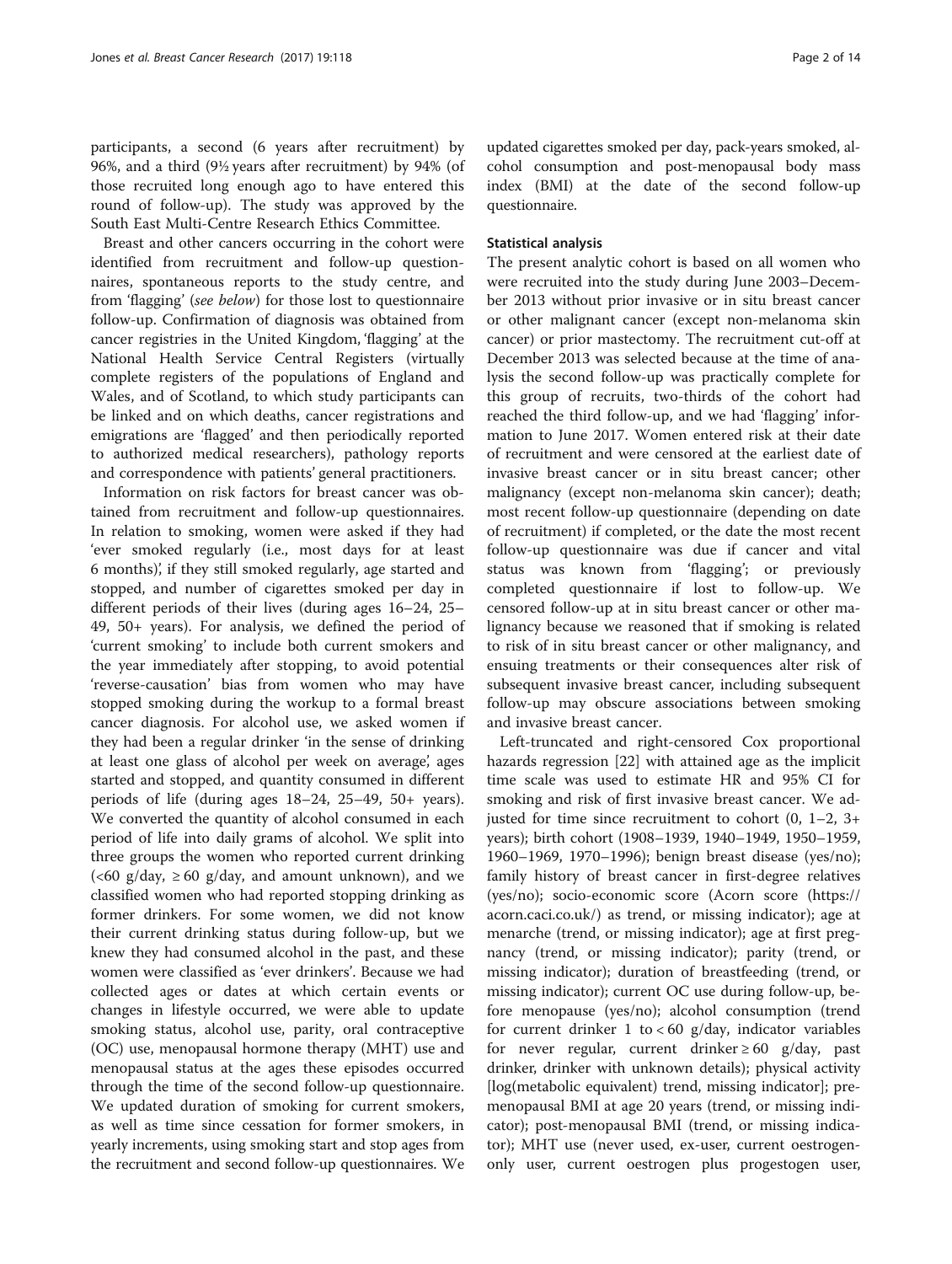current user of other types, missing indicator); menopausal status (pre- or post-menopausal); and age at menopause (trend, or missing indicator). BMI was used to create two separate variables: pre-menopausal BMI (potentially available for all women) and post-menopausal BMI (only available at post-menopausal ages). We used BMI at age 20 to represent pre-menopausal BMI. Separately, if a woman was post-menopausal at entry to the cohort we used her BMI at entry for her post-menopausal BMI (and if she was pre-menopausal at this time, postmenopausal BMI was unknown). If a woman was postmenopausal at the time of the follow-up questionnaire, we updated from this point in time her post-menopausal BMI with the value from this follow-up questionnaire. Statistical trends were evaluated using continuous values, except for duration and time since cessation of smoking, which were based on discrete time-varying, annually updated values. For trend analyses where there was an unexposed group (e.g., never smokers in analyses of smoking duration), the unexposed group was not assigned a zero magnitude but was treated as a separate categorical term, as was any missing value group. In particular we adjusted our analyses of smoking and breast cancer for alcohol using daily current alcohol consumption as a continuous measure if within the range 1 to  $< 60$  g/day, and categorical terms for non-drinkers, for those with consumption ≥ 60 g/day (because we did not want a minority of women who reported very high consumption to influence unduly the trend with daily consumption), past drinkers, and those for whom details of consumption were missing, by fitting appropriate interaction terms in the Cox regression model. Heterogeneity in HRs by subtype of breast cancer defined by oestrogen receptor (ER) status or morphology was assessed using a data augmentation method [[23](#page-12-0)] and Wald chi-square tests [[24](#page-12-0)]. All statistical tests were twosided, and analyses were conducted using Stata/IC version 14.0 software [\[25\]](#page-12-0).

#### Results

During 2003–2013, a recruitment questionnaire was completed by 102,940 women who had no previous invasive or in situ breast cancer or other malignancy (except non-melanoma skin cancer). At censoring date, 1.1% of women had died. Of the remainder, cancer and vital status were known for 96.5% who had completed the relevant follow-up questionnaire and for a further 2.4% from 'flagging' at the National Health Service Central Registers. The remaining 1.1% were lost to follow-up at an earlier date. Thirteen women (including one with breast cancer) were excluded from subsequent analyses because of self-contradictory information for parity or smoking, leaving 102,927 subjects for analysis.

Table 1 presents descriptive characteristics at recruitment of the cohort eligible for analysis. The median age

Table 1 Characteristics of 102,927 women from the Generations Study, recruited 2003–2013

| Study population                                          | No. of subjects | %     |
|-----------------------------------------------------------|-----------------|-------|
| Year of birth                                             |                 |       |
| 1908-1939                                                 | 5917            | 5.8   |
| 1940-1949                                                 | 21,488          | 20.9  |
| 1950-1959                                                 | 24,735          | 24.0  |
| 1960-1969                                                 | 23,749          | 23.1  |
| 1970-1996                                                 | 27,038          | 26.3  |
| Year of recruitment                                       |                 |       |
| 2003-2005                                                 | 33,807          | 32.9  |
| 2006-2007                                                 | 48,489          | 47.1  |
| 2008-2013                                                 | 20,631          | 20.0  |
| Age at recruitment, years                                 |                 |       |
| $16 - 34$                                                 | 23,289          | 22.6  |
| $35 - 44$                                                 | 23,116          | 22.5  |
| $45 - 54$                                                 | 24,385          | 23.7  |
| $55 - 64$                                                 | 23,837          | 23.2  |
| $65 - 74$                                                 | 7308            | 7.1   |
| $75 - 102$                                                | 992             | 1.0   |
| Age at menarche, years                                    |                 |       |
| $7 - 11$                                                  | 20,658          | 20.1  |
| $12 - 14$                                                 | 62,291          | 60.5  |
| $15 - 19$                                                 | 9353            | 9.1   |
| Not known or anomalous <sup>a</sup>                       | 10,625          | 10.3  |
| Family history of breast cancer in first-degree relatives |                 |       |
| No                                                        | 87,030          | 84.6  |
| Yes                                                       | 15,897          | 15.4  |
| Smoking status, at entry into cohort                      |                 |       |
| Never smoked                                              | 66,013          | 64.1  |
| Current smoker                                            | 8491            | 8.3   |
| Former smoker                                             | 28,300          | 27.5  |
| Ever smoker, status unknown at this time                  | 123             | 0.1   |
| Alcohol consumption, at entry into cohort                 |                 |       |
| Never regular                                             | 10,574          | 10.3  |
| Current drinker (<60 g/day)                               | 63,690          | 61.9  |
| Current drinker (≥ 60 g/day)                              | 1280            | 1.2   |
| Current drinker, amount unknown                           | 4306            | 4.2   |
| Former drinker                                            | 13,513          | 13.1  |
| Ever drinker, status unknown at this time                 | 9564            | 9.3   |
| Total number of subjects                                  | 102,927         | 100.0 |

Total number of subjects excludes 13 women (including 1 who developed breast cancer) with self-contradictory information for parity or smoking alncludes 2 women reporting menarche before age 5 years, 23 at ages 20–33 years, and 23 reporting never having periods

at recruitment was 47 years (IQR 36–57). A majority of participants (64.1%) reported never smoking, but only 10.3% were never-regular consumers of alcohol. In relation to alcohol consumption, 12.5% of never smokers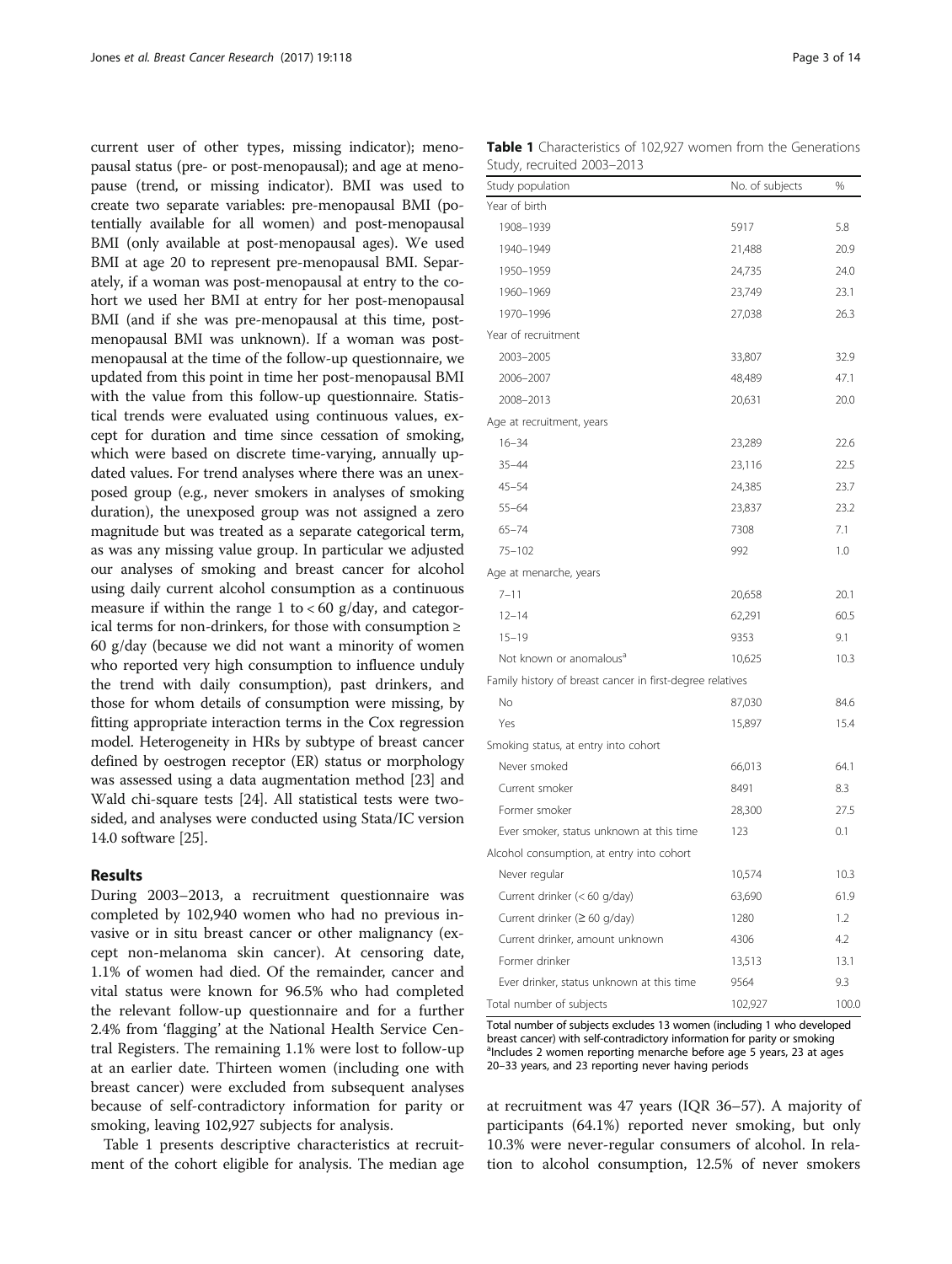were non-drinkers, in contrast to 6.4% of ever smokers. Among those who reported drinking  $< 60$  g/day, the median alcohol consumption (g/day) was 14.2 (IQR 8.7– 22.1) among never smokers and 19.0 (IQR 11.9–29.2) among ever smokers. Additional file [1:](#page-11-0) Table S1 provides further descriptive characteristics of the cohort in relation to age at starting smoking, thelarche, parity, menopausal status and BMI.

During 788,361 person-years (median 6.6 years; mean 7.7 years) of follow-up, 1815 invasive breast cancers were diagnosed, of which 1813 were confirmed through national cancer registration or medical records, and the remaining 2 were self-reported with treatments that imply breast cancer. ER status data were available for 99.3%, and of these 83.7% were ER-positive. Invasive ductal carcinoma accounted for 78.8%, and lobular 16.4%, of tumours. Further descriptive characteristics of the breast cancer cases are given in Additional file [1](#page-11-0): Table S2.

The HR for invasive breast cancer in relation to ever smoking was 1.17 (95% CI 1.07–1.29;  $P = 0.0009$ ) when adjusted only for attained age, 1.13 (95% CI 1.03–1.24;  $P =$ 0.012) when also adjusted for alcohol consumption, and 1.14 (95% CI 1.03–1.25;  $P = 0.010$ ) when further adjusted for other potentially confounding variables (see the [Methods](#page-0-0) section above and Table [2\)](#page-4-0). All subsequent results are adjusted for attained age, alcohol consumption and the potentially confounding variables, unless otherwise stated.

Table [2](#page-4-0) presents results for breast cancer overall and by ER status. The HR for ever smoking was raised for ERpositive (HR 1.12; 95% CI 1.01–1.24;  $P = 0.035$ ) and ERnegative (HR 1.25; 95% CI 0.99–1.58; P = 0.063) breast cancer, and the difference between the HRs was not significant  $(P = 0.40)$ . Breast cancer risk increased significantly with number of cigarettes smoked per day for all breast cancer  $(P\text{-trend} = 0.0060)$  and for ER-positive tumours  $(P$ -trend = 0.023). Breast cancer risks were raised significantly after 10+ years' duration of smoking (10+ years vs never smoking  $P = 0.0004$ ). Breast cancer risks did not further rise beyond 10 years' duration, and because of this non-linear relationship, there was no significant linear trend with duration of smoking  $(P\text{-}trend = 0.24)$ , nor was there significant heterogeneity in the trend by ER status. Packyears of smoking was associated with breast cancer risk overall  $(P$ -trend = 0.0069) and ER-positive breast cancer  $(P$ -trend = 0.024) but not for ER-negative  $(P$ -trend = 0.16) tumours; there was no significant heterogeneity of the pack-years trend by ER status ( $P = 0.66$ ).

The HR within the year after smoking cessation was 2.68 (95% CI 1.60–4.46), based on 15 cases, but for reasons described in the [Methods](#page-0-0) section above, this risk period was assigned for further analysis to the 'current smoker' group. On this basis, risk of breast cancer was raised in current (HR 1.12; 95% CI 0.89–1.39;  $P = 0.34$ ) and former (HR 1.14;  $95\%$  CI 1.03-1.26;  $P = 0.011$ ) smokers, although only the latter reached statistical significance; there was no significant heterogeneity by ER status. Breast cancer risks were significantly raised within the first 20 years after cessation of smoking and decreased with greater time since cessation, although the trend was not significant ( $P$ -trend = 0.071), and there was no significant heterogeneity in this trend by ER status.

There was significant variation in risk of breast cancer by age at start of smoking (Table [3\)](#page-6-0) (*P*-heterogeneity = 0.018; not presented in Table [3\)](#page-6-0). Breast cancer risk was significantly increased if smoking started at age < 17 years (HR 1.24; 95% CI 1.08–1.43;  $P = 0.0023$ ) or 17–19 years (HR 1.15; 95% CI 1.01–1.31;  $P = 0.030$ ) relative to nonsmokers, but not if it started at older ages. The risk was significantly increased for ER-positive subjects, only for smokers starting at ages < 17 years, and no significant risk increase was noted for ER-negative breast cancer. When adjusted for pack-years, the breast cancer risk (HR) for starting smoking at age  $< 17$  years was 1.12 (95% CI 0.96–1.32;  $P = 0.14$ ), and when adjusted for duration of smoking, it was 1.16 (95% CI 0.96–1.40;  $P = 0.11$ ) (not presented in Table [3\)](#page-6-0).

In our questionnaire, we asked women only about the amount they smoked per day beginning at age 16 years; therefore, we could not examine smoking intensity at younger ages. There was no significant trend in breast cancer risk, however, in relation to cigarettes smoked per day at ages 16–24 years. Relative to age at menarche, breast cancer risks were highest if smoking started at or before menarche (HR 1.40; 95% CI 0.98–1.99; P = 0.061) or 1–4 years after (HR 1.23; 95% CI 1.07–1.41;  $P =$ 0.0040), with a significant downward trend in breast cancer risk with increasing interval from age at menarche to age at starting smoking  $(P = 0.031)$ . A similar pattern was seen for ER-positive, but was less clear for ER-negative, breast cancer. A weaker relationship was seen with age at thelarche (e.g., 1–4 years after thelarche; HR 1.17; 95% CI 1.00–1.37;  $P = 0.056$ ). When adjusted for pack-years of smoking, the HRs for age at start of smoking 1–4 years after menarche (HR 1.12; 95% CI 0.96–1.31;  $P = 0.15$ ) or the larche (HR 1.05; 95% CI 0.88– 1.25;  $P = 0.59$ ) were attenuated (not presented in Table [3](#page-6-0)). There was a comparable attenuation after adjusting for duration of smoking. Among parous women, there was a significant trend in breast cancer risk with interval from starting smoking to birth of first child  $(P$ -trend = 0.013); for an interval of 15+ years, the HR was 1.46 (95% CI 1.18–1.81;  $P = 0.0005$ ). However, these results were not adjusted for age at first childbirth and parity (not presented in the tables), and when we adjusted (as shown in Table [3\)](#page-6-0), there were no significantly raised HRs or trends for all breast cancer or by ER status.

When we analysed data by morphological type (Additional file [1:](#page-11-0) Table S3), we found significant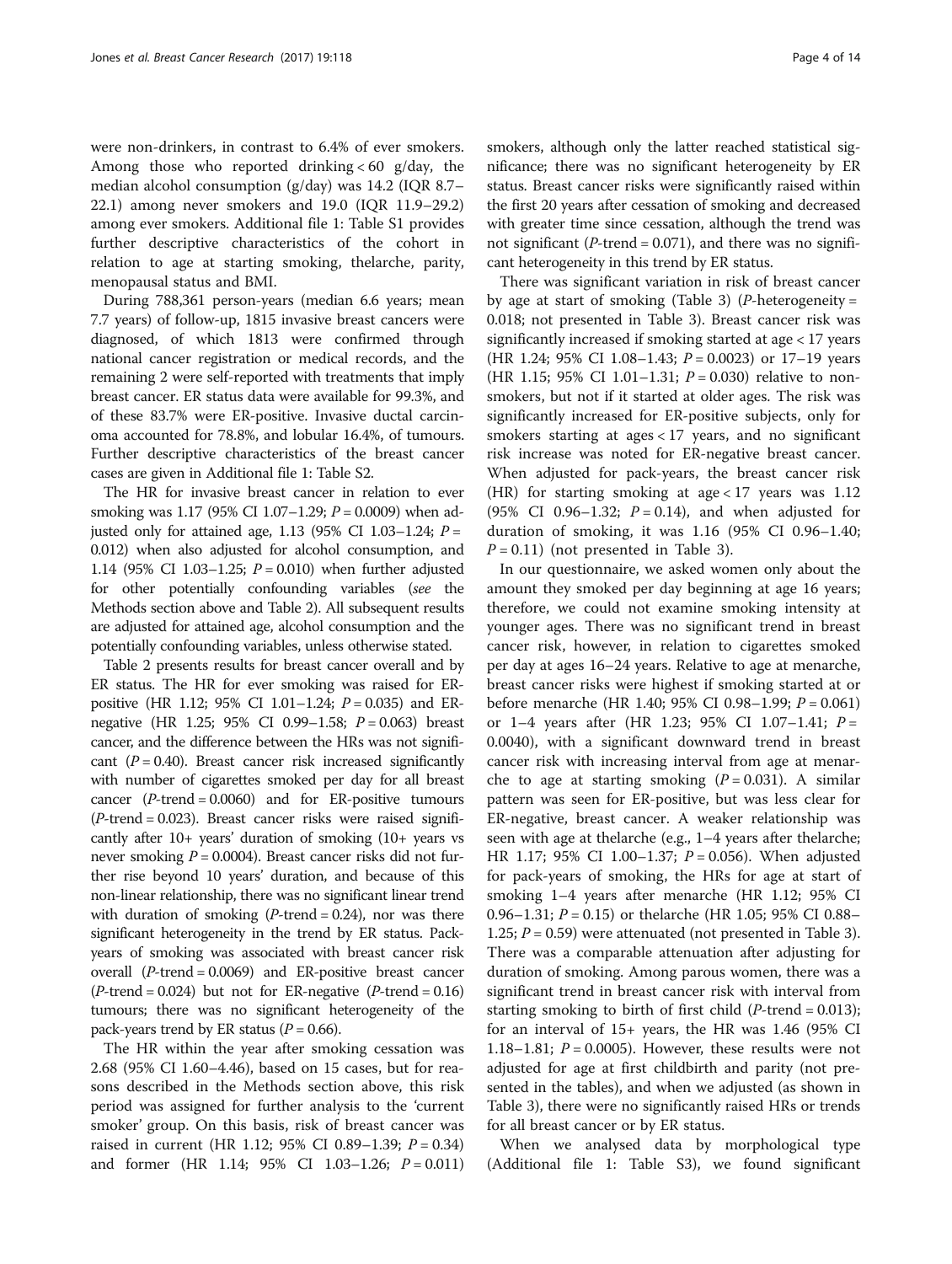| Ş                             |
|-------------------------------|
| 5                             |
| i                             |
| ï<br>$\ddot{\phantom{0}}$     |
| 'nς<br>ì                      |
| Ò<br>j<br>í<br>ï<br>j         |
| 1<br>ś                        |
| d<br>ï                        |
| ز<br>آ<br>i<br>j<br>÷<br>Ó    |
|                               |
| この<br>i<br>Ò<br>j             |
|                               |
| $\overline{\phantom{a}}$<br>J |
| ¢<br>İ<br>j                   |
| ă                             |
| i<br>C<br>1<br>i              |
| i<br>Ì<br>í                   |
| ₹<br>j<br>ś                   |
| ¢<br>Ï                        |
| י<br>נו<br>d                  |
| č<br>١<br>ī<br>Ï              |
| ļ                             |
| ć<br>j                        |
| $-1 - 1$<br>ï                 |
| f<br>ì                        |
|                               |
| f<br>ï<br>j                   |
| i<br>ł<br>۱<br>ٳ              |
| $\frac{1}{2}$<br>f            |
| i                             |
|                               |
| $-1$<br>$\frac{1}{2}$         |
| ĭ<br>٦<br>ì                   |
| ġ<br>į                        |
| $\sim$<br>$\overline{ }$      |
|                               |
| $\frac{1}{2}$                 |
| Ì                             |
| Ò<br>j<br>Ę                   |
| 5<br>i<br>ļ<br>ī              |
|                               |
| ⊆                             |
| iCAr<br>リリ                    |
| á,                            |
| í                             |
| ά<br>ś<br>i<br>ï              |
| į<br>í<br>l<br>)              |
|                               |
|                               |
| j<br>$\overline{a}$           |
| g<br>j<br>š                   |
| 3<br>$\overline{a}$           |
| Relati<br>$\overline{ }$      |
| Ï<br>ť<br>Į                   |
|                               |
| able.                         |
| É                             |

<span id="page-4-0"></span>

| Table 2 Relative risk of breast cancer in relation to smoking status, intensity, duration, dose, and cessation, by oestrogen receptor status |                                |                              |                                                                |         |                               |               |               |         |                                 |        |               |         |
|----------------------------------------------------------------------------------------------------------------------------------------------|--------------------------------|------------------------------|----------------------------------------------------------------|---------|-------------------------------|---------------|---------------|---------|---------------------------------|--------|---------------|---------|
|                                                                                                                                              |                                | Oestrogen receptor status    |                                                                |         |                               |               |               |         | All breast cancer <sup>a</sup>  |        |               |         |
|                                                                                                                                              | Positive                       |                              |                                                                |         | Negative                      |               |               |         |                                 |        |               |         |
|                                                                                                                                              | Cases                          | ает<br>Н                     | $\overline{\cup}$<br>95%                                       | P value | Cases                         | $\frac{1}{2}$ | 95% CI        | P value | Cases                           | 。<br>全 | ○<br>95%      | P value |
| Ever previously smoked cigarettes <sup>c</sup>                                                                                               |                                |                              |                                                                |         |                               |               |               |         |                                 |        |               |         |
| Never                                                                                                                                        | 898                            | 0.001                        | Baseline                                                       |         | 167                           | 0.00          | Baseline      |         | 1073                            | 1.00   | Baseline      |         |
| Ever                                                                                                                                         | $\frac{1}{6}$                  | 1.12                         | $1.01 - 1.24$                                                  | 0.035   | 127                           | 1.25          | $0.99 - 1.58$ | 0.063   | 742                             | 1.14   | $1.03 - 1.25$ | 0.010   |
|                                                                                                                                              |                                |                              | Ever smoking by oestrogen receptor status interaction P = 0.40 |         |                               |               |               |         |                                 |        |               |         |
| Cigarettes per day, averaged over years<br>when smoking <sup>d</sup>                                                                         |                                |                              |                                                                |         |                               |               |               |         |                                 |        |               |         |
| Never smoked                                                                                                                                 | 898                            | 1.00                         | Baseline                                                       |         | 167                           | 1.00          | Baseline      |         | 1073                            | 0.00   | Baseline      |         |
| $\overline{1}$                                                                                                                               | 216                            | 1.07                         | $0.92 - 1.25$                                                  | 0.36    | $\overline{4}$                | 1.11          | $0.79 - 1.56$ | 0.54    | 258                             | 1.08   | $0.94 - 1.24$ | 0.29    |
| $5 - 9$                                                                                                                                      | 117                            | 1.27                         | $1.05 - 1.55$                                                  | 0.016   | $\overline{\phantom{0}}$      | 0.97          | $0.59 - 1.59$ | 0.89    | 135                             | 1.22   | $1.02 - 1.47$ | 0.031   |
| $10 - 14$                                                                                                                                    | 89                             | 1.37                         | $1.07 - 1.76$                                                  | 0.013   | $\widetilde{\Box}$            | 1.34          | $0.76 - 2.36$ | 0.31    | 82                              | 1.37   | $1.09 - 1.72$ | 0.0070  |
| $15+$                                                                                                                                        | $\overline{5}$                 | 1.48                         | $1.11 - 1.97$                                                  | 0.0079  | $\equiv$                      | 1.61          | $0.87 - 2.97$ | 0.13    | 62                              | 1.48   | $1.14 - 1.92$ | 0.0031  |
| Amount unknown                                                                                                                               | 159                            | 0.94                         | $0.79 - 1.12$                                                  | 0.51    | 45                            | 1.46          | $1.05 - 2.03$ | 0.025   | 205                             | 1.03   | $0.88 - 1.20$ | 0.71    |
|                                                                                                                                              | Trend <sup>e</sup> $P = 0.023$ |                              |                                                                |         | Trend <sup>e</sup> $P = 0.11$ |               |               |         | Trend <sup>e</sup> $P = 0.0060$ |        |               |         |
|                                                                                                                                              |                                | Trend interaction $P = 0.52$ |                                                                |         |                               |               |               |         |                                 |        |               |         |
| Duration of smoking, years                                                                                                                   |                                |                              |                                                                |         |                               |               |               |         |                                 |        |               |         |
| Never smoked                                                                                                                                 | 898                            | 1.00                         | Baseline                                                       |         | 167                           | 1.00          | Baseline      |         | 1073                            | 1.00   | Baseline      |         |
| $-9$                                                                                                                                         | 139                            | 0.95                         | $0.79 - 1.13$                                                  | 0.57    | $\overline{37}$               | 1.30          | $0.91 - 1.85$ | 0.15    | $177\,$                         | 1.00   | $0.85 - 1.18$ | 0.97    |
| $10 - 19$                                                                                                                                    | 187                            | 1.22                         | $1.04 - 1.43$                                                  | 0.015   | 38                            | 1.26          | $0.88 - 1.79$ | 0.21    | 225                             | 1.21   | $1.05 - 1.41$ | 0.009   |
| $20 - 29$                                                                                                                                    | 113                            | 1.16                         | $0.95 - 1.41$                                                  | 0.15    | 28                            | 1.59          | $1.06 - 2.38$ | 0.025   | $\overline{141}$                | 121    | $1.02 - 1.45$ | 0.033   |
| $\frac{+}{50}$                                                                                                                               | 137                            | 1.23                         | $1.03 - 1.48$                                                  | 0.024   | $\infty$                      | 1.07          | $0.67 - 1.71$ | 0.78    | 159                             | 1.22   | $1.02 - 1.44$ | 0.026   |
| Duration unknown                                                                                                                             | 35                             | 0.97                         | $-1.36$<br>0.69-                                               | 0.86    | 4                             | 0.61          | $0.23 - 1.66$ | 0.34    | $\overline{P}$                  | 0.93   | $0.68 - 1.28$ | 0.66    |
|                                                                                                                                              | Trend <sup>e</sup> $P = 0.17$  |                              |                                                                |         | Trend <sup>e</sup> $P = 0.85$ |               |               |         | Trend <sup>e</sup> $P = 0.24$   |        |               |         |
|                                                                                                                                              |                                | Trend interaction $P = 0.44$ |                                                                |         |                               |               |               |         |                                 |        |               |         |
| Pack-years of smoking <sup>d</sup>                                                                                                           |                                |                              |                                                                |         |                               |               |               |         |                                 |        |               |         |
| Never smoked                                                                                                                                 | 898                            | 1.00                         | Baseline                                                       |         | 167                           | 1.00          | Baseline      |         | 1073                            | 1.00   | Baseline      |         |
| $1$ to $< 5$                                                                                                                                 | 156                            | 113                          | $0.95 - 1.34$                                                  | 0.15    | 25                            | 0.93          | $0.61 - 1.42$ | 0.75    | 182                             | 1.10   | $0.94 - 1.29$ | 0.25    |
| $5$ to $< 10$                                                                                                                                | $\frac{8}{4}$                  | 1.03                         | $0.82 - 1.29$                                                  | 0.81    | $\overline{0}$                | 121           | $0.75 - 1.94$ | 0.44    | 103                             | 1.05   | $0.85 - 1.28$ | 0.66    |
| $10 \text{ to} < 20$                                                                                                                         | 114                            | 1.25                         | $1.03 - 1.53$                                                  | 0.027   | 24                            | 1.42          | $0.92 - 2.18$ | 0.11    | 138                             | 1.27   | $1.06 - 1.52$ | 0.010   |
| $20 +$                                                                                                                                       | $\infty$                       | 1.48                         | $1.19 - 1.83$                                                  | 0.0003  | $\overline{4}$                | 1.22          | $2.71 - 2.13$ | 0.47    | 114                             | 1.45   | $1.19 - 1.77$ | 0.0002  |
| Amount unknown                                                                                                                               | 159                            | 0.95                         | $0.80 - 1.13$                                                  | 0.59    | 45                            | 1.47          | $1.06 - 2.05$ | 0.022   | 205                             | 1.03   | $0.88 - 1.20$ | 0.70    |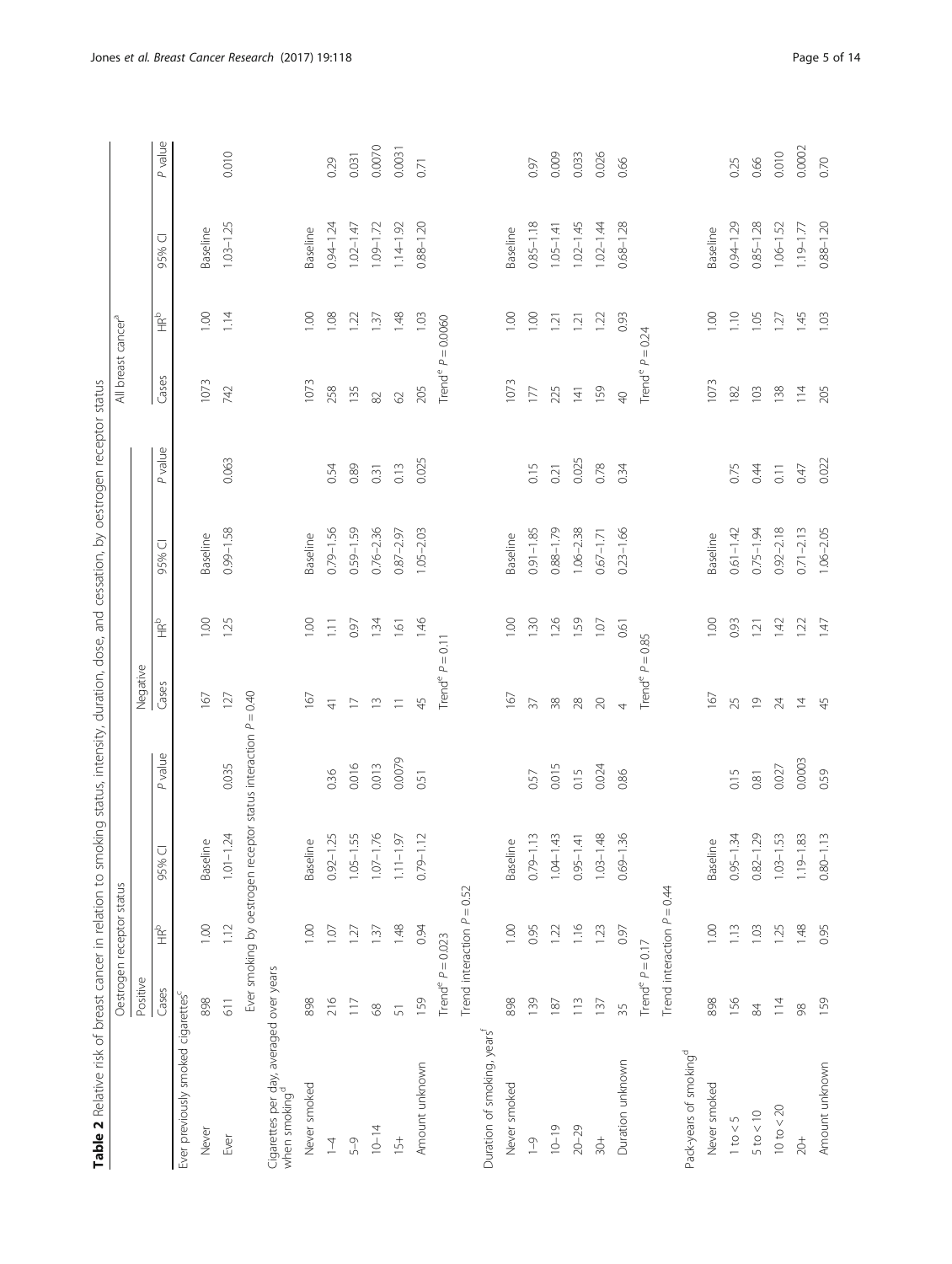| i<br>j<br>ï<br>١<br>١<br>ļ<br>í<br>١<br>$\tilde{\zeta}$<br>ï                                 |
|----------------------------------------------------------------------------------------------|
| ļ<br>١<br>$\frac{1}{2}$<br>ï<br>٦<br>j                                                       |
| j<br>$\tilde{\epsilon}$<br>j<br>ś<br>J<br>i<br>ļ<br>ł<br>j<br>I<br>ׇ֘֝֬֝<br>I<br>۱<br>ì<br>ï |
| j<br>d<br>$\mathbf{1}$<br>i<br>5<br>ì<br>ׇ֘֒<br>j<br>ğ<br>l<br>١                             |
| ć<br>Į                                                                                       |
| ţ<br>I<br>١<br>ī<br>)<br>)<br>)<br>$\overline{\phantom{a}}$<br>1<br>j<br>j                   |
| ī<br>١<br>Š<br>ì<br>١                                                                        |
| d<br>i<br>,<br>$\ddot{\phantom{0}}$<br>í<br>į<br>j<br>7<br>ׇ֘֒<br>١                          |
| ١<br>Š<br>ì<br>Ï<br>١                                                                        |
| ī<br>5                                                                                       |
| É<br>í<br>i<br>$\overline{ }$<br>j<br>j<br>ā<br>£<br>۶<br>Í                                  |
| ì<br>í<br>ï<br>t<br>ś<br>ׇ֚֘֝֬<br>ï<br>١                                                     |
| j<br>1<br>I<br>;<br>j<br>I<br>í                                                              |
| l<br>١<br>I<br>)                                                                             |
| Ì<br>١<br>١<br>j<br>ć<br>i<br>j<br>Ó<br>1                                                    |
| Ì<br>$\ddot{\phantom{a}}$                                                                    |
| ā<br>S<br>ر<br>i<br>C<br>J                                                                   |
| l<br>٢<br>ׇ֚֓֡                                                                               |
|                                                                                              |
|                                                                                              |
| j<br>۱                                                                                       |
| j<br>I<br>ı                                                                                  |
| $\frac{a}{c}$                                                                                |
| ۱                                                                                            |

|                                                                            |                                | Oestrogen receptor status    |                                                                  |         |                               |                |               |         | All breast cancer <sup>a</sup>  |                                                                                                                                                                                                                                                                                                                                                                                                                                                                                          |               |         |
|----------------------------------------------------------------------------|--------------------------------|------------------------------|------------------------------------------------------------------|---------|-------------------------------|----------------|---------------|---------|---------------------------------|------------------------------------------------------------------------------------------------------------------------------------------------------------------------------------------------------------------------------------------------------------------------------------------------------------------------------------------------------------------------------------------------------------------------------------------------------------------------------------------|---------------|---------|
|                                                                            | Positive                       |                              |                                                                  |         | Negative                      |                |               |         |                                 |                                                                                                                                                                                                                                                                                                                                                                                                                                                                                          |               |         |
|                                                                            | Cases                          | 。<br>全                       | 95% CI                                                           | P value | Cases                         | $\frac{d}{dt}$ | 95% CI        | P value | Cases                           | $\mathop{\mathbb{E}}_{\mathop{\mathbb{E}}}^{\mathop{\mathbb{D}}}% \nolimits} \mathop{\mathbb{E}}_{\mathop{\mathbb{E}}\nolimits} \mathop{\mathbb{E}}_{\mathop{\mathbb{E}}\nolimits} \mathop{\mathbb{E}}_{\mathop{\mathbb{E}}\nolimits} \mathop{\mathbb{E}}_{\mathop{\mathbb{E}}\nolimits} \mathop{\mathbb{E}}_{\mathop{\mathbb{E}}\nolimits} \mathop{\mathbb{E}}_{\mathop{\mathbb{E}}\nolimits} \mathop{\mathbb{E}}_{\mathop{\mathbb{E}}\nolimits} \mathop{\mathbb{E}}_{\mathop{\mathbb{$ | 95% CI        | P value |
|                                                                            | Trend <sup>e</sup> $P = 0.024$ |                              |                                                                  |         | Trend <sup>e</sup> $P = 0.16$ |                |               |         | Trend <sup>e</sup> $P = 0.0069$ |                                                                                                                                                                                                                                                                                                                                                                                                                                                                                          |               |         |
|                                                                            |                                | Trend interaction $P = 0.66$ |                                                                  |         |                               |                |               |         |                                 |                                                                                                                                                                                                                                                                                                                                                                                                                                                                                          |               |         |
| Current or former smoking <sup>c</sup>                                     |                                |                              |                                                                  |         |                               |                |               |         |                                 |                                                                                                                                                                                                                                                                                                                                                                                                                                                                                          |               |         |
| Never smoked                                                               | 898                            | 1.00                         | <b>Baseline</b>                                                  |         | 167                           | 00.1           | Baseline      |         | 1073                            | 0.00                                                                                                                                                                                                                                                                                                                                                                                                                                                                                     | Baseline      |         |
| Current <sup>9</sup>                                                       | 73                             | 114                          | 45<br>$0.89 - 1$                                                 | 0.30    | $\overline{4}$                | 1.07           | $0.62 - 1.86$ | 0.80    | 87                              | 1.12                                                                                                                                                                                                                                                                                                                                                                                                                                                                                     | $0.89 - 1.39$ | 0.34    |
| Former                                                                     | 538                            | 112                          | 1.25<br>$1.00 - 1$                                               | 0.047   | 113                           | 127            | $1.00 - 1.62$ | 0.50    | 655                             | 1.14                                                                                                                                                                                                                                                                                                                                                                                                                                                                                     | $1.03 - 1.26$ | 0.011   |
|                                                                            |                                |                              | Smoking status by oestrogen receptor status interaction P = 0.58 |         |                               |                |               |         |                                 |                                                                                                                                                                                                                                                                                                                                                                                                                                                                                          |               |         |
| Time since cessation, years                                                |                                |                              |                                                                  |         |                               |                |               |         |                                 |                                                                                                                                                                                                                                                                                                                                                                                                                                                                                          |               |         |
| Never smoked                                                               | 898                            | 00.1                         | <b>Baseline</b>                                                  |         | 167                           | 1.00           | Baseline      |         | 1073                            | 1.00                                                                                                                                                                                                                                                                                                                                                                                                                                                                                     | Baseline      |         |
| Current <sup>9</sup> smoker                                                | 73                             | 14                           | $\frac{46}{5}$<br>$0.90 - 1$                                     | 0.28    | $\overline{4}$                | 1.08           | $0.62 - 1.87$ | 0.79    | 87                              | 1.12                                                                                                                                                                                                                                                                                                                                                                                                                                                                                     | $0.90 - 1.40$ | 0.31    |
| $-9$                                                                       | 100                            | 1.25                         | 54<br>$1.01 - 1$                                                 | 0.040   | 26                            | 1.48           | $0.98 - 2.23$ | 0.064   | 127                             | 1.28                                                                                                                                                                                                                                                                                                                                                                                                                                                                                     | $1.06 - 1.55$ | 0.009   |
| $10 - 19$                                                                  | 115                            | 1.17                         | 42<br>$0.96 - 1$                                                 | 0.12    | 28                            | 1.42           | $0.94 - 2.13$ | 0.10    | 145                             | 1.21                                                                                                                                                                                                                                                                                                                                                                                                                                                                                     | $1.02 - 1.45$ | 0.032   |
| $20 - 29$                                                                  | 133                            | 1.10                         | $\widetilde{\mathcal{Z}}$<br>$0.91 - 1$                          | 0.33    | $\approx$                     | 0.94           | $0.59 - 1.51$ | 0.81    | 153                             | 1.07                                                                                                                                                                                                                                                                                                                                                                                                                                                                                     | $0.90 - 1.27$ | 0.46    |
| $\frac{+}{50}$                                                             | 170                            | 1.05                         | $\dot{z}$<br>$0.88 - 1$                                          | 0.61    | 38                            | 1.43           | $0.99 - 2.06$ | 0.058   | 209                             | 1.10                                                                                                                                                                                                                                                                                                                                                                                                                                                                                     | $0.94 - 1.28$ | 0.24    |
| Duration unknown                                                           | $\infty$                       | 1.06                         | 65<br>$0.68 - 1$                                                 | 0.81    |                               | 0.29           | $0.04 - 2.08$ | 0.22    | $\overline{21}$                 | 0.93                                                                                                                                                                                                                                                                                                                                                                                                                                                                                     | $0.60 - 1.43$ | 0.74    |
|                                                                            | Trend <sup>e</sup> $P = 0.055$ |                              |                                                                  |         | Trend <sup>e</sup> $P = 0.85$ |                |               |         | Trend <sup>e</sup> $P = 0.071$  |                                                                                                                                                                                                                                                                                                                                                                                                                                                                                          |               |         |
|                                                                            |                                | Trend interaction $P = 0.55$ |                                                                  |         |                               |                |               |         |                                 |                                                                                                                                                                                                                                                                                                                                                                                                                                                                                          |               |         |
| anter and heart cancers with unknown or unmoscured occtronomicantor status |                                |                              |                                                                  |         |                               |                |               |         |                                 |                                                                                                                                                                                                                                                                                                                                                                                                                                                                                          |               |         |

aIncludes 12 breast cancers with unknown or unmeasured oestrogen receptor status suatus receptor ē na uaes

duration of breastfeeding (trend, missing); current oral contraceptive use before menopause (yes/no); alcohol consumption (never regular, trend current drinker 1 to < 60 g/day, current drinker; and sinds, past drinker,<br>dri duration of breastfeeding (trend, missing); current oral contraceptive use before menopause (yes/no); alcohol consumption (never regular, trend current drinker 1 to < 60 g/day, current drinker ≥ 60 g/day, past drinker, menopausal hormone therapy use (never used, ex-user, current oestrogen-only user, current oestrogen plus progestogen user, current user of other types, missing); menopausal status (pre- or post-menopausal) and family history of breast cancer in first-degree relatives (yes/no); socio-economic score (Acorn score as trend, missing); age at menarche (trend, missing); age at first pregnancy (trend, missing); parity (trend, missing); family history of breast cancer in first-degree relatives (yes/no); socio-economic score (Acorn score as trend, missing); age at menarche (trend, missing); age at first pregnancy (trend, missing); parity (trend, missing); Adjusted for attained age (Cox regression time scale); time since recruitment to cohort (0, 1–2, 3+ years); birth cohort (1908-1939, 1940-1949, 1950-1959, 1960-1969, 1970-1996); benign breast disease (yes/no); bAdjusted for attained age (Cox regression time scale); time since recruitment to cohort (0, 1–2, 3+ years); birth cohort (1908–1939, 1940–1949, 1950–1959, 1960–1969, 1970–1996); benign breast disease (yes/no); drinker with unknown details); physical activity [log(metabolic equivalent) trend, missing]; pre-menopausal body mass index at age 20 years (trend, missing); post-menopausal body mass index (trend, missing); age at menopause (trend, missing)<br>"Time updated through follow-up period age at menopause (trend, missing)

cTime updated through follow-up period

<sup>d</sup>Time updated at the point renewed information was available from follow-up questionnaire <sup>d</sup>Time updated at the point renewed information was available from follow-up questionnaire

"Trend excludes never smoker and unknown group eTrend excludes never smoker and unknown group

<sup>f</sup>Time updated in yearly steps fTime updated in yearly steps

 $9$ Includes current smokers and < 1 year immediately after stopping  $9$ Includes current smokers and  $< 1$  year immediately after stopping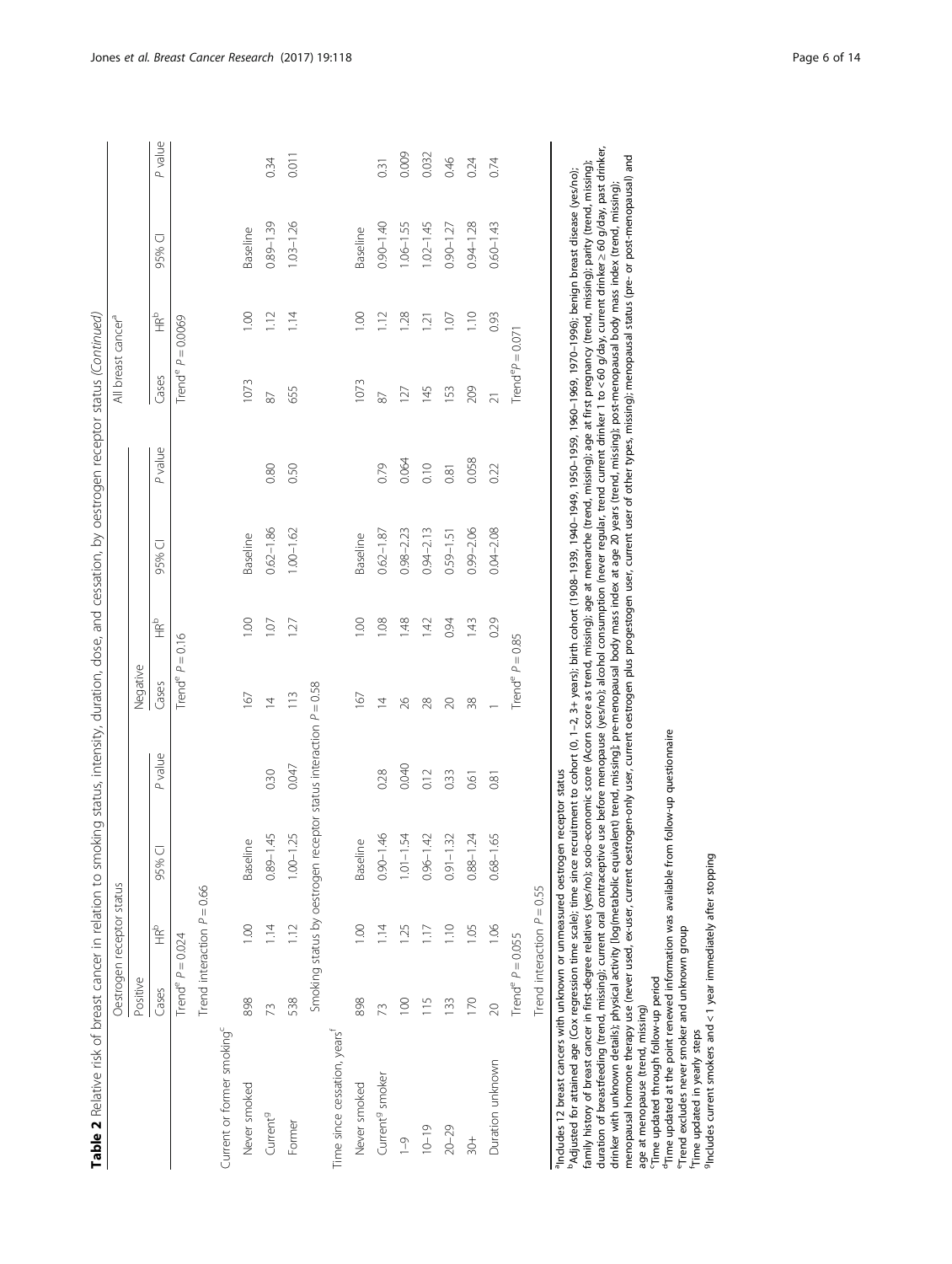| Negative<br>Positive<br>$\mathsf{HR}^{\mathsf{b}}$<br>HR <sup>b</sup><br>$\mathsf{HR}^{\mathsf{b}}$<br>$P$ value<br>$P$ value<br>95% CI<br>$P$ value<br>95% CI<br>Cases<br>95% CI<br>Cases<br>Cases<br>Age started smoking, years <sup>c</sup><br>Never smoked<br>898<br>1.00<br>Baseline<br>1.00<br>Baseline<br>1073<br>Baseline<br>167<br>1.00<br>< 17<br>$1.08 - 1.46$<br>0.0032<br>42<br>1.22<br>$0.87 - 1.72$<br>0.25<br>261<br>$1.08 - 1.43$<br>0.0023<br>218<br>1.25<br>1.24<br>$17 - 19$<br>$0.98 - 1.30$<br>0.093<br>1.32<br>$0.97 - 1.80$<br>304<br>0.030<br>249<br>1.13<br>54<br>0.077<br>1.15<br>$1.01 - 1.31$<br>0.96<br>$20+$<br>122<br>0.95<br>$0.79 - 1.15$<br>0.62<br>28<br>1.25<br>$0.84 - 1.87$<br>0.28<br>151<br>1.00<br>$0.84 - 1.18$<br>Age unknown<br>22<br>0.94<br>$0.62 - 1.44$<br>0.79<br>3<br>0.73<br>$0.23 - 2.30$<br>0.59<br>26<br>0.94<br>$0.64 - 1.39$<br>0.76<br>Trend <sup>d</sup> $P = 0.17$<br>Trend <sup>d</sup> $P = 0.74$<br>Trend among ever smokers <sup>d</sup> $P = 0.18$<br>Trend interaction $P = 0.30$<br>Cigarettes per day at ages 16-24 years (among those aged $\geq$ 25 years at entry)<br>Never smoked<br>895<br>1.00<br>Baseline<br>1.00<br>Baseline<br>1069<br>1.00<br>Baseline<br>166<br>$1 - 4$<br>77<br>1.10<br>$0.87 - 1.39$<br>0.42<br>21<br>1.65<br>$1.05 - 2.60$<br>0.032<br>99<br>$0.97 - 1.46$<br>0.10<br>1.19<br>$5 - 9$<br>0.92<br>$0.57 - 1.50$<br>$0.99 - 1.40$<br>0.069<br>131<br>1.23<br>$1.02 - 1.48$<br>0.027<br>18<br>0.75<br>149<br>1.16<br>203<br>0.21<br>$10 - 14$<br>170<br>1.11<br>$0.94 - 1.31$<br>0.22<br>31<br>1.07<br>$0.73 - 1.57$<br>0.73<br>1.10<br>$0.95 - 1.29$<br>$15+$<br>$0.96 - 1.34$<br>42<br>$1.02 - 2.03$<br>0.034<br>169<br>1.13<br>0.14<br>1.44<br>0.038<br>212<br>1.18<br>$1.01 - 1.37$<br>Started at age 25+<br>0.91<br>7<br>$0.57 - 2.60$<br>0.61<br>38<br>$0.69 - 1.31$<br>0.75<br>31<br>$0.64 - 1.31$<br>0.62<br>1.22<br>0.95<br>Unknown<br>31<br>0.97<br>$0.68 - 1.39$<br>0.87<br>1.32<br>$0.62 - 2.79$<br>38<br>0.95<br>7<br>0.47<br>1.01<br>$0.73 - 1.40$ |  |
|-----------------------------------------------------------------------------------------------------------------------------------------------------------------------------------------------------------------------------------------------------------------------------------------------------------------------------------------------------------------------------------------------------------------------------------------------------------------------------------------------------------------------------------------------------------------------------------------------------------------------------------------------------------------------------------------------------------------------------------------------------------------------------------------------------------------------------------------------------------------------------------------------------------------------------------------------------------------------------------------------------------------------------------------------------------------------------------------------------------------------------------------------------------------------------------------------------------------------------------------------------------------------------------------------------------------------------------------------------------------------------------------------------------------------------------------------------------------------------------------------------------------------------------------------------------------------------------------------------------------------------------------------------------------------------------------------------------------------------------------------------------------------------------------------------------------------------------------------------------------------------------------------------------------------------------------------------------------------------------------------------------------------------------------------------------------|--|
|                                                                                                                                                                                                                                                                                                                                                                                                                                                                                                                                                                                                                                                                                                                                                                                                                                                                                                                                                                                                                                                                                                                                                                                                                                                                                                                                                                                                                                                                                                                                                                                                                                                                                                                                                                                                                                                                                                                                                                                                                                                                 |  |
|                                                                                                                                                                                                                                                                                                                                                                                                                                                                                                                                                                                                                                                                                                                                                                                                                                                                                                                                                                                                                                                                                                                                                                                                                                                                                                                                                                                                                                                                                                                                                                                                                                                                                                                                                                                                                                                                                                                                                                                                                                                                 |  |
|                                                                                                                                                                                                                                                                                                                                                                                                                                                                                                                                                                                                                                                                                                                                                                                                                                                                                                                                                                                                                                                                                                                                                                                                                                                                                                                                                                                                                                                                                                                                                                                                                                                                                                                                                                                                                                                                                                                                                                                                                                                                 |  |
|                                                                                                                                                                                                                                                                                                                                                                                                                                                                                                                                                                                                                                                                                                                                                                                                                                                                                                                                                                                                                                                                                                                                                                                                                                                                                                                                                                                                                                                                                                                                                                                                                                                                                                                                                                                                                                                                                                                                                                                                                                                                 |  |
|                                                                                                                                                                                                                                                                                                                                                                                                                                                                                                                                                                                                                                                                                                                                                                                                                                                                                                                                                                                                                                                                                                                                                                                                                                                                                                                                                                                                                                                                                                                                                                                                                                                                                                                                                                                                                                                                                                                                                                                                                                                                 |  |
|                                                                                                                                                                                                                                                                                                                                                                                                                                                                                                                                                                                                                                                                                                                                                                                                                                                                                                                                                                                                                                                                                                                                                                                                                                                                                                                                                                                                                                                                                                                                                                                                                                                                                                                                                                                                                                                                                                                                                                                                                                                                 |  |
|                                                                                                                                                                                                                                                                                                                                                                                                                                                                                                                                                                                                                                                                                                                                                                                                                                                                                                                                                                                                                                                                                                                                                                                                                                                                                                                                                                                                                                                                                                                                                                                                                                                                                                                                                                                                                                                                                                                                                                                                                                                                 |  |
|                                                                                                                                                                                                                                                                                                                                                                                                                                                                                                                                                                                                                                                                                                                                                                                                                                                                                                                                                                                                                                                                                                                                                                                                                                                                                                                                                                                                                                                                                                                                                                                                                                                                                                                                                                                                                                                                                                                                                                                                                                                                 |  |
|                                                                                                                                                                                                                                                                                                                                                                                                                                                                                                                                                                                                                                                                                                                                                                                                                                                                                                                                                                                                                                                                                                                                                                                                                                                                                                                                                                                                                                                                                                                                                                                                                                                                                                                                                                                                                                                                                                                                                                                                                                                                 |  |
|                                                                                                                                                                                                                                                                                                                                                                                                                                                                                                                                                                                                                                                                                                                                                                                                                                                                                                                                                                                                                                                                                                                                                                                                                                                                                                                                                                                                                                                                                                                                                                                                                                                                                                                                                                                                                                                                                                                                                                                                                                                                 |  |
|                                                                                                                                                                                                                                                                                                                                                                                                                                                                                                                                                                                                                                                                                                                                                                                                                                                                                                                                                                                                                                                                                                                                                                                                                                                                                                                                                                                                                                                                                                                                                                                                                                                                                                                                                                                                                                                                                                                                                                                                                                                                 |  |
|                                                                                                                                                                                                                                                                                                                                                                                                                                                                                                                                                                                                                                                                                                                                                                                                                                                                                                                                                                                                                                                                                                                                                                                                                                                                                                                                                                                                                                                                                                                                                                                                                                                                                                                                                                                                                                                                                                                                                                                                                                                                 |  |
|                                                                                                                                                                                                                                                                                                                                                                                                                                                                                                                                                                                                                                                                                                                                                                                                                                                                                                                                                                                                                                                                                                                                                                                                                                                                                                                                                                                                                                                                                                                                                                                                                                                                                                                                                                                                                                                                                                                                                                                                                                                                 |  |
|                                                                                                                                                                                                                                                                                                                                                                                                                                                                                                                                                                                                                                                                                                                                                                                                                                                                                                                                                                                                                                                                                                                                                                                                                                                                                                                                                                                                                                                                                                                                                                                                                                                                                                                                                                                                                                                                                                                                                                                                                                                                 |  |
|                                                                                                                                                                                                                                                                                                                                                                                                                                                                                                                                                                                                                                                                                                                                                                                                                                                                                                                                                                                                                                                                                                                                                                                                                                                                                                                                                                                                                                                                                                                                                                                                                                                                                                                                                                                                                                                                                                                                                                                                                                                                 |  |
|                                                                                                                                                                                                                                                                                                                                                                                                                                                                                                                                                                                                                                                                                                                                                                                                                                                                                                                                                                                                                                                                                                                                                                                                                                                                                                                                                                                                                                                                                                                                                                                                                                                                                                                                                                                                                                                                                                                                                                                                                                                                 |  |
|                                                                                                                                                                                                                                                                                                                                                                                                                                                                                                                                                                                                                                                                                                                                                                                                                                                                                                                                                                                                                                                                                                                                                                                                                                                                                                                                                                                                                                                                                                                                                                                                                                                                                                                                                                                                                                                                                                                                                                                                                                                                 |  |
|                                                                                                                                                                                                                                                                                                                                                                                                                                                                                                                                                                                                                                                                                                                                                                                                                                                                                                                                                                                                                                                                                                                                                                                                                                                                                                                                                                                                                                                                                                                                                                                                                                                                                                                                                                                                                                                                                                                                                                                                                                                                 |  |
| Trend <sup>d</sup> $P = 0.70$<br>Trend <sup>d</sup> $P = 0.65$<br>Trend <sup>d</sup> $P = 0.78$                                                                                                                                                                                                                                                                                                                                                                                                                                                                                                                                                                                                                                                                                                                                                                                                                                                                                                                                                                                                                                                                                                                                                                                                                                                                                                                                                                                                                                                                                                                                                                                                                                                                                                                                                                                                                                                                                                                                                                 |  |
| Trend interaction $P = 0.81$                                                                                                                                                                                                                                                                                                                                                                                                                                                                                                                                                                                                                                                                                                                                                                                                                                                                                                                                                                                                                                                                                                                                                                                                                                                                                                                                                                                                                                                                                                                                                                                                                                                                                                                                                                                                                                                                                                                                                                                                                                    |  |
| Starting smoking relative to age at menarche, years                                                                                                                                                                                                                                                                                                                                                                                                                                                                                                                                                                                                                                                                                                                                                                                                                                                                                                                                                                                                                                                                                                                                                                                                                                                                                                                                                                                                                                                                                                                                                                                                                                                                                                                                                                                                                                                                                                                                                                                                             |  |
| Never smoked<br>1.00<br>Baseline<br>1.00<br>Baseline<br>1073<br>Baseline<br>898<br>167<br>1.00                                                                                                                                                                                                                                                                                                                                                                                                                                                                                                                                                                                                                                                                                                                                                                                                                                                                                                                                                                                                                                                                                                                                                                                                                                                                                                                                                                                                                                                                                                                                                                                                                                                                                                                                                                                                                                                                                                                                                                  |  |
| At or before menarche<br>32<br>1.60<br>0.50<br>34<br>$1.12 - 2.28$<br>0.010<br>2<br>$0.12 - 2.02$<br>0.33<br>1.40<br>$0.98 - 1.99$<br>0.061                                                                                                                                                                                                                                                                                                                                                                                                                                                                                                                                                                                                                                                                                                                                                                                                                                                                                                                                                                                                                                                                                                                                                                                                                                                                                                                                                                                                                                                                                                                                                                                                                                                                                                                                                                                                                                                                                                                     |  |
| Years started after menarche                                                                                                                                                                                                                                                                                                                                                                                                                                                                                                                                                                                                                                                                                                                                                                                                                                                                                                                                                                                                                                                                                                                                                                                                                                                                                                                                                                                                                                                                                                                                                                                                                                                                                                                                                                                                                                                                                                                                                                                                                                    |  |
| $1.00 - 1.91$<br>$1.07 - 1.41$<br>0.0040<br>$1 - 4$<br>217<br>1.21<br>$1.04 - 1.41$<br>0.015<br>48<br>1.38<br>0.049<br>266<br>1.23                                                                                                                                                                                                                                                                                                                                                                                                                                                                                                                                                                                                                                                                                                                                                                                                                                                                                                                                                                                                                                                                                                                                                                                                                                                                                                                                                                                                                                                                                                                                                                                                                                                                                                                                                                                                                                                                                                                              |  |
| $5 - 9$<br>239<br>1.09<br>$0.94 - 1.27$<br>0.23<br>1.35<br>$0.99 - 1.84$<br>295<br>$0.99 - 1.29$<br>0.071<br>54<br>0.060<br>1.13                                                                                                                                                                                                                                                                                                                                                                                                                                                                                                                                                                                                                                                                                                                                                                                                                                                                                                                                                                                                                                                                                                                                                                                                                                                                                                                                                                                                                                                                                                                                                                                                                                                                                                                                                                                                                                                                                                                                |  |
| $10 - 14$<br>43<br>0.82<br>36<br>1.03<br>$0.74 - 1.44$<br>0.86<br>7<br>1.13<br>$0.53 - 2.43$<br>0.75<br>1.04<br>$0.76 - 1.41$                                                                                                                                                                                                                                                                                                                                                                                                                                                                                                                                                                                                                                                                                                                                                                                                                                                                                                                                                                                                                                                                                                                                                                                                                                                                                                                                                                                                                                                                                                                                                                                                                                                                                                                                                                                                                                                                                                                                   |  |
| $15+$<br>12<br>0.64<br>$0.36 - 1.13$<br>0.12<br>1.92<br>$0.85 - 4.34$<br>0.12<br>18<br>$0.51 - 1.30$<br>0.39<br>6<br>0.81                                                                                                                                                                                                                                                                                                                                                                                                                                                                                                                                                                                                                                                                                                                                                                                                                                                                                                                                                                                                                                                                                                                                                                                                                                                                                                                                                                                                                                                                                                                                                                                                                                                                                                                                                                                                                                                                                                                                       |  |
| Interval unknown<br>75<br>1.02<br>$0.79 - 1.32$<br>0.88<br>0.74<br>$0.38 - 1.41$<br>0.35<br>86<br>0.99<br>$0.77 - 1.27$<br>0.92<br>10                                                                                                                                                                                                                                                                                                                                                                                                                                                                                                                                                                                                                                                                                                                                                                                                                                                                                                                                                                                                                                                                                                                                                                                                                                                                                                                                                                                                                                                                                                                                                                                                                                                                                                                                                                                                                                                                                                                           |  |
| Trend <sup>d</sup> $P = 0.041$<br>Trend <sup>d</sup> $P = 0.80$<br>Trend <sup>d</sup> $P = 0.031$                                                                                                                                                                                                                                                                                                                                                                                                                                                                                                                                                                                                                                                                                                                                                                                                                                                                                                                                                                                                                                                                                                                                                                                                                                                                                                                                                                                                                                                                                                                                                                                                                                                                                                                                                                                                                                                                                                                                                               |  |
| Trend for interaction $P = 0.42$                                                                                                                                                                                                                                                                                                                                                                                                                                                                                                                                                                                                                                                                                                                                                                                                                                                                                                                                                                                                                                                                                                                                                                                                                                                                                                                                                                                                                                                                                                                                                                                                                                                                                                                                                                                                                                                                                                                                                                                                                                |  |
| Starting smoking relative to age at thelarche, years                                                                                                                                                                                                                                                                                                                                                                                                                                                                                                                                                                                                                                                                                                                                                                                                                                                                                                                                                                                                                                                                                                                                                                                                                                                                                                                                                                                                                                                                                                                                                                                                                                                                                                                                                                                                                                                                                                                                                                                                            |  |
| Never smoked<br>898<br>1.00<br>Baseline<br>167<br>1.00<br>Baseline<br>1073<br>1.00<br>Baseline                                                                                                                                                                                                                                                                                                                                                                                                                                                                                                                                                                                                                                                                                                                                                                                                                                                                                                                                                                                                                                                                                                                                                                                                                                                                                                                                                                                                                                                                                                                                                                                                                                                                                                                                                                                                                                                                                                                                                                  |  |
| At or before thelarche<br>1.45<br>$0.88 - 2.39$<br>0.14<br>0.45<br>$0.06 - 3.24$<br>17<br>$0.79 - 2.06$<br>0.33<br>16<br>1<br>0.43<br>1.27                                                                                                                                                                                                                                                                                                                                                                                                                                                                                                                                                                                                                                                                                                                                                                                                                                                                                                                                                                                                                                                                                                                                                                                                                                                                                                                                                                                                                                                                                                                                                                                                                                                                                                                                                                                                                                                                                                                      |  |
| Years started after thelarche                                                                                                                                                                                                                                                                                                                                                                                                                                                                                                                                                                                                                                                                                                                                                                                                                                                                                                                                                                                                                                                                                                                                                                                                                                                                                                                                                                                                                                                                                                                                                                                                                                                                                                                                                                                                                                                                                                                                                                                                                                   |  |
| $0.99 - 1.39$<br>$0.79 - 1.72$<br>$1.00 - 1.37$<br>$1 - 4$<br>160<br>1.17<br>0.075<br>31<br>1.17<br>0.43<br>192<br>1.17<br>0.056                                                                                                                                                                                                                                                                                                                                                                                                                                                                                                                                                                                                                                                                                                                                                                                                                                                                                                                                                                                                                                                                                                                                                                                                                                                                                                                                                                                                                                                                                                                                                                                                                                                                                                                                                                                                                                                                                                                                |  |
| $5 - 9$<br>238<br>$0.92 - 1.22$<br>$1.06 - 1.91$<br>$0.98 - 1.27$<br>0.10<br>1.06<br>0.47<br>60<br>1.42<br>0.020<br>300<br>1.11                                                                                                                                                                                                                                                                                                                                                                                                                                                                                                                                                                                                                                                                                                                                                                                                                                                                                                                                                                                                                                                                                                                                                                                                                                                                                                                                                                                                                                                                                                                                                                                                                                                                                                                                                                                                                                                                                                                                 |  |
| $10 - 14$<br>37<br>0.98<br>$0.70 - 1.36$<br>0.90<br>11<br>1.60<br>$0.87 - 2.95$<br>0.13<br>48<br>1.07<br>$0.80 - 1.43$<br>0.66                                                                                                                                                                                                                                                                                                                                                                                                                                                                                                                                                                                                                                                                                                                                                                                                                                                                                                                                                                                                                                                                                                                                                                                                                                                                                                                                                                                                                                                                                                                                                                                                                                                                                                                                                                                                                                                                                                                                  |  |
| $15+$<br>0.77<br>18<br>0.94<br>$0.59 - 1.50$<br>0.79<br>6<br>1.83<br>$0.81 - 4.14$<br>0.14<br>24<br>1.06<br>$0.71 - 1.59$                                                                                                                                                                                                                                                                                                                                                                                                                                                                                                                                                                                                                                                                                                                                                                                                                                                                                                                                                                                                                                                                                                                                                                                                                                                                                                                                                                                                                                                                                                                                                                                                                                                                                                                                                                                                                                                                                                                                       |  |
| Interval unknown<br>142<br>1.22<br>$1.02 - 1.46$<br>0.031<br>18<br>0.87<br>$0.53 - 1.42$<br>0.59<br>161<br>1.17<br>$0.99 - 1.38$<br>0.074                                                                                                                                                                                                                                                                                                                                                                                                                                                                                                                                                                                                                                                                                                                                                                                                                                                                                                                                                                                                                                                                                                                                                                                                                                                                                                                                                                                                                                                                                                                                                                                                                                                                                                                                                                                                                                                                                                                       |  |
| Trend <sup>d</sup> $P = 0.58$<br>Trend <sup>d</sup> $P = 0.35$<br>Trend among ever smokers <sup>d</sup> $P = 0.82$                                                                                                                                                                                                                                                                                                                                                                                                                                                                                                                                                                                                                                                                                                                                                                                                                                                                                                                                                                                                                                                                                                                                                                                                                                                                                                                                                                                                                                                                                                                                                                                                                                                                                                                                                                                                                                                                                                                                              |  |
| Trend for interaction $P = 0.28$                                                                                                                                                                                                                                                                                                                                                                                                                                                                                                                                                                                                                                                                                                                                                                                                                                                                                                                                                                                                                                                                                                                                                                                                                                                                                                                                                                                                                                                                                                                                                                                                                                                                                                                                                                                                                                                                                                                                                                                                                                |  |
| Starting smoking relative to first childbirth, among parous (follow-up time only from first childbirth)                                                                                                                                                                                                                                                                                                                                                                                                                                                                                                                                                                                                                                                                                                                                                                                                                                                                                                                                                                                                                                                                                                                                                                                                                                                                                                                                                                                                                                                                                                                                                                                                                                                                                                                                                                                                                                                                                                                                                         |  |
| Never smoked<br>772<br>148<br>Baseline<br>Baseline<br>1.00<br>Baseline<br>1.00<br>927<br>1.00                                                                                                                                                                                                                                                                                                                                                                                                                                                                                                                                                                                                                                                                                                                                                                                                                                                                                                                                                                                                                                                                                                                                                                                                                                                                                                                                                                                                                                                                                                                                                                                                                                                                                                                                                                                                                                                                                                                                                                   |  |
| After first childbirth<br>34<br>0.30<br>9<br>1.85<br>$0.94 - 3.67$<br>0.076<br>$0.94 - 1.76$<br>0.12<br>1.20<br>$0.85 - 1.71$<br>43<br>1.28                                                                                                                                                                                                                                                                                                                                                                                                                                                                                                                                                                                                                                                                                                                                                                                                                                                                                                                                                                                                                                                                                                                                                                                                                                                                                                                                                                                                                                                                                                                                                                                                                                                                                                                                                                                                                                                                                                                     |  |

#### <span id="page-6-0"></span>Table 3 Relative risk of breast cancer in relation to smoking in relation to age at start of smoking, by oestrogen receptor status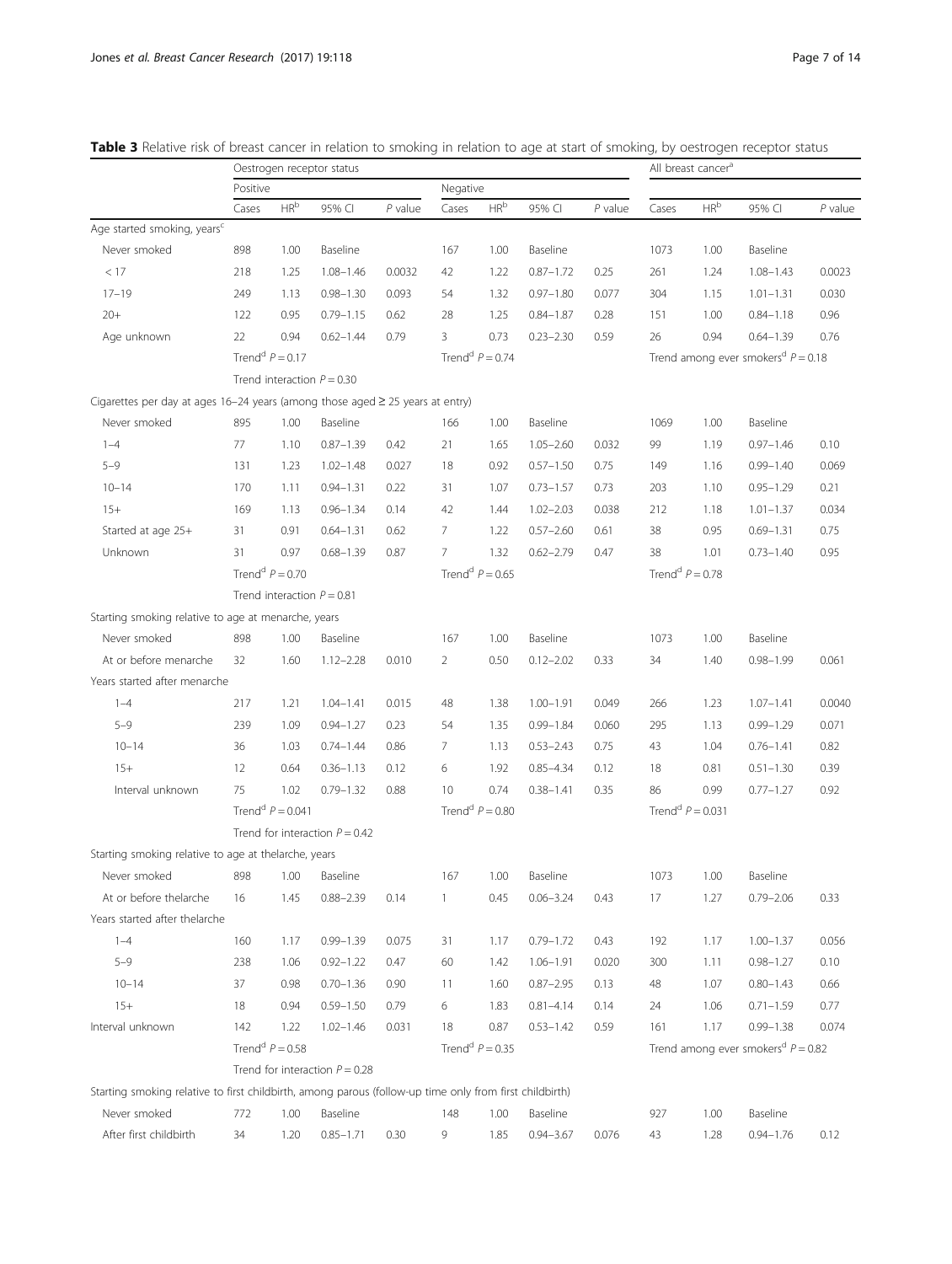|                                                           |          |                               | Oestrogen receptor status        |           |               |                               |               |           |       | All breast cancer <sup>a</sup> |                                                  |           |
|-----------------------------------------------------------|----------|-------------------------------|----------------------------------|-----------|---------------|-------------------------------|---------------|-----------|-------|--------------------------------|--------------------------------------------------|-----------|
|                                                           | Positive |                               |                                  |           | Negative      |                               |               |           |       |                                |                                                  |           |
|                                                           | Cases    | HR <sup>b</sup>               | 95% CI                           | $P$ value | Cases         | HR <sup>b</sup>               | 95% CI        | $P$ value | Cases | HR <sup>b</sup>                | 95% CI                                           | $P$ value |
| Interval from starting smoking to first childbirth, years |          |                               |                                  |           |               |                               |               |           |       |                                |                                                  |           |
| 1-4                                                       | 73       | 1.12                          | $0.88 - 1.44$                    | 0.35      | 15            | 1.28                          | $0.74 - 2.21$ | 0.38      | 89    | 1.14                           | $0.91 - 1.45$                                    | 0.23      |
| $5 - 9$                                                   | 177      | 1.06                          | $0.90 - 1.25$                    | 0.51      | 42            | 1.35                          | $0.96 - 1.90$ | 0.089     | 220   | 1.10                           | $0.94 - 1.28$                                    | 0.22      |
| $10 - 14$                                                 | 130      | 1.08                          | $0.89 - 1.30$                    | 0.42      | 22            | 0.89                          | $0.57 - 1.40$ | 0.62      | 152   | 1.04                           | $0.87 - 1.24$                                    | 0.65      |
| $15+$                                                     | 77       | 1.17                          | $0.91 - 1.51$                    | 0.21      | 16            | 1.13                          | $0.66 - 1.92$ | 0.65      | 94    | 1.17                           | $0.93 - 1.47$                                    | 0.19      |
| Interval unknown                                          | 22       | 1.07                          | $0.70 - 1.64$                    | 0.75      | $\mathcal{P}$ | 0.54                          | $0.13 - 2.17$ | 0.38      | 25    | 1.02                           | $0.69 - 1.52$                                    | 0.92      |
|                                                           |          | Trend <sup>d</sup> $P = 0.72$ |                                  |           |               | Trend <sup>d</sup> $P = 0.33$ |               |           |       |                                | Trend among ever smokers <sup>d</sup> $P = 0.97$ |           |
|                                                           |          |                               | Trend for interaction $P = 0.27$ |           |               |                               |               |           |       |                                |                                                  |           |

Table 3 Relative risk of breast cancer in relation to smoking in relation to age at start of smoking, by oestrogen receptor status (Continued)

alncludes 21 breast cancers with unknown or unmeasured oestrogen receptor status

b Adjusted for attained age (Cox regression time scale); time since recruitment to cohort (0, 1–2, 3+ years); birth cohort (1908–1939, 1940–1949, 1950–1959, 1960–1969, 1970–1996); benign breast disease (yes/no); family history of breast cancer in first-degree relatives (yes/no); socio-economic score (Acorn score as trend, missing); age at menarche (trend, missing); age at first pregnancy (trend, missing); parity (trend, missing); duration of breastfeeding (trend, missing); current oral contraceptive use before menopause (yes/no); alcohol consumption (never regular, trend current drinker 1 to < 60 g/day, current drinker ≥ 60 g/day, past drinker, drinker with unknown details); physical activity [log(metabolic equivalent) trend, missing]; pre-menopausal body mass index at age 20 years (trend, missing); post-menopausal body mass index (trend, missing); menopausal hormone therapy use (never used, ex-user, current oestrogen-only user, current oestrogen plus progestogen user, current user of other types, missing); menopausal status (pre- or post-menopausal) and age at menopause (trend, missing)

c Time updated through follow-up period

dTrend excludes never smoker and unknown group

associations for ductal breast cancer similar to the results for breast cancer overall, as well as generally nonsignificant results for lobular breast cancer. There were no significant interactions by morphological type in the risk of breast cancer with smoking.

There was no raised risk of breast cancer with ever smoking in non-drinkers (HR 0.97; 95% CI 0.61–1.52; P = 0.89) but a significantly raised breast cancer risk in those who had ever been drinkers (HR 1.18; 95% CI 1.07–1.30;  $P = 0.0010$ ), although the difference in HRs was not significant  $(P\text{-}interaction = 0.41)$  (Table [4](#page-8-0)). When further stratified by amount of alcohol consumed, the HRs for ever smoking among current drinkers remained raised. The results were similar when we examined breast cancer risk by drinking status for former smokers relative to never smokers (Additional file [1](#page-11-0): Table S4).

We examined further potential risk factor interactions with smoking but found no significant interactions with parity ( $P = 0.095$ ), although for nulliparous ever smoking women, there was a statistically significantly increased risk of breast cancer ( $P = 0.012$ ) (Additional file [1:](#page-11-0) Table S5), or menopausal status  $(P = 0.73)$  (Additional file [1](#page-11-0): Table S6). However, although the HR of pre-menopausal ever smokers was somewhat larger than for postmenopausal ever smokers, the former did not reach statistical significance ( $P = 0.088$ ), whereas the latter did ( $P$ = 0.040). Nor did we find significant interactions with birth cohort ( $P = 0.092$ ), BMI at age 20 years ( $P = 0.55$ ) or post-menopausal ages ( $P = 0.26$ ), but we did see a significant interaction with family history of breast cancer

 $(P = 0.038)$ . There were significant interactions between family history and age at start of smoking  $(P = 0.0029)$ and starting smoking relative to age at menarche  $(P =$ 0.0001) in relation to risk of breast cancer (Table [5\)](#page-9-0). In particular, among women with a family history of breast cancer, HRs were raised if smoking started at age 20+ years (HR 1.56; 95% CI 1.17–2.10;  $P = 0.0028$ ) or < 20 years (HR 1.26; 95% CI 1.02-1.56:  $P = 0.029$ ), and if started 5+ years after menarche (HR 1.53; 95% CI 1.22– 1.91;  $P = 0.0002$ ), and we noted that these were somewhat different from the results among women without a family history of breast cancer.

#### **Discussion**

In the Generations Study cohort, we found a significant but modestly raised risk of invasive breast cancer in ever and former smokers, in women who smoked more than five cigarettes per day, had 10+ pack-years of use, or had stopped for < 20 years. Researchers in some previous studies have reported similar associations with smoking [[8](#page-12-0)–[17, 20](#page-12-0)], cigarettes per day [[9](#page-12-0)–[11, 19](#page-12-0)], pack-years [[9](#page-12-0)– [13, 17](#page-12-0)–[19, 26](#page-12-0)–[29](#page-12-0)], and cessation [[8, 12](#page-12-0), [19, 26](#page-12-0), [28](#page-12-0)], but not all studies have shown these associations [\[10](#page-12-0), [11](#page-12-0), [13](#page-12-0), [15](#page-12-0)–[17](#page-12-0), [19, 20, 29, 30](#page-12-0)]. We saw significantly raised risk with 10+ years' duration of smoking, but no increasing trend beyond 10+ years. Increased risks at long durations (or significant trends) have previously been reported in some studies [[8](#page-12-0)–[13, 18](#page-12-0)–[20](#page-12-0), [26](#page-12-0)–[28](#page-12-0)], although some classified non-smokers as smokers with zero duration [[12, 20, 26, 28](#page-12-0)], and this may artefactually produce a significant trend which partly or wholly reflects the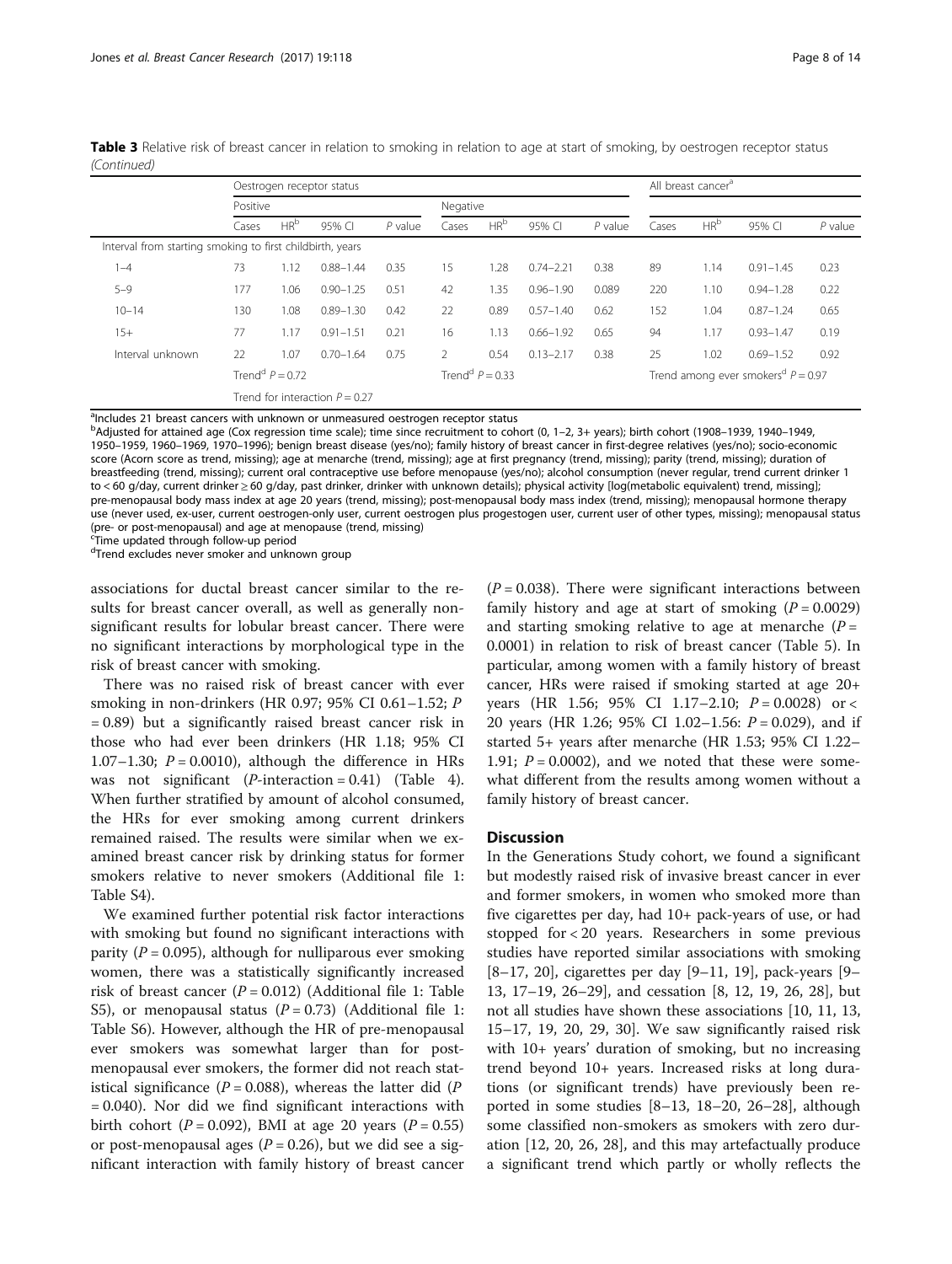| Strata                   | Total number of cases in strata | HR for ever smoking relative to never smoking within<br>strata of alcohol consumption <sup>a</sup> | 95% CI        | $P$ value |
|--------------------------|---------------------------------|----------------------------------------------------------------------------------------------------|---------------|-----------|
| Alcohol <sup>b</sup>     |                                 |                                                                                                    |               |           |
| Non-drinker              | 110                             | 0.97                                                                                               | $0.61 - 1.52$ | 0.89      |
| Ever drinker             | 1705                            | 1.18                                                                                               | $1.07 - 1.30$ | 0.0010    |
|                          |                                 | Interaction $P^c = 0.41$                                                                           |               |           |
| Alcohol <sup>b</sup>     |                                 |                                                                                                    |               |           |
| Non-drinker              | 110                             | 0.97                                                                                               | $0.61 - 1.52$ | 0.89      |
| $<$ 20 g/day             | 706                             | 1.17                                                                                               | $1.00 - 1.36$ | 0.049     |
| 20 to $<$ 40 g/day       | 356                             | 1.17                                                                                               | $0.95 - 1.44$ | 0.13      |
| 40 to $< 60$ g/day       | 87                              | 1.12                                                                                               | $0.73 - 1.72$ | 0.61      |
| $\geq 60$ g/day          | 27                              | 1.92                                                                                               | $0.78 - 4.76$ | 0.16      |
| Current, amount unknown  | 180                             | 1.47                                                                                               | $1.09 - 1.98$ | 0.011     |
| Former drinker           | 295                             | 0.98                                                                                               | $0.78 - 1.25$ | 0.89      |
| Drinker, details missing | 54                              | 0.73                                                                                               | $0.38 - 1.42$ | 0.35      |
|                          |                                 | Interaction $P^c = 0.33$                                                                           |               |           |

<span id="page-8-0"></span>**Table 4** Relative risk of breast cancer in relation to ever smoking, by level of alcohol consumption

a Adjusted for attained age (Cox regression time scale); time since recruitment to cohort (0, 1–2, 3+ years); birth cohort (1908–1939, 1940–1949, 1950–1959, 1960–1969, 1970–1996); benign breast disease (yes/no); family history of breast cancer in first-degree relatives (yes/no); socio-economic score (Acorn score as trend, missing); age at menarche (trend, missing); age at first pregnancy (trend, missing); parity (trend, missing); duration of breastfeeding (trend, missing); current oral contraceptive use before menopause (yes/no); physical activity [log(metabolic equivalent) trend, missing]; pre-menopausal body mass index at age 20 years (trend, missing); post-menopausal body mass index (trend, missing); menopausal hormone therapy use (never used, ex-user, current oestrogen-only user, current oestrogen plus progestogen user, current user of other types, missing); menopausal status (pre- or post-menopausal) and age at menopause (trend, missing) <sup>b</sup> <sup>b</sup>Time updated through follow-up period

Interaction across all categories, including missing groups<sup>c</sup>

difference in risk between non-smokers and smokers (but this may not be the only reason for an association with 20+ years [long duration] of smoking).

We found that risk was significantly raised in former smokers, as previously reported [[8](#page-12-0)–[15](#page-12-0), [20](#page-12-0)]. Risk was also raised with current smoking, but the number of current smokers in our cohort was small, and this result did not reach statistical significance, although researchers in some other studies have reported significantly raised risks in this group [[8](#page-12-0)–[19](#page-12-0)]. The raised risks for current and former smokers were similar (HR 1.12 and 1.14, respectively), and the CIs overlapped, suggesting, within our cohort, no material difference between current and former smokers in relation to breast cancer risk.

#### Breast cancer subtypes

We found significant raised risks for ER-positive and ductal breast cancer, which were the most common types in our study, but no significant heterogeneity by ER status or morphological type of the breast cancer in relation to smoking. The statistical power to examine differences by ER status or morphology was low in our cohort because of the relative uncommonness of ERnegative and non-ductal-type tumours. Some studies have tended to demonstrate stronger risks for ERpositive breast cancer [\[12](#page-12-0), [16](#page-12-0), [20, 31\]](#page-12-0), but none have shown significant interactions, and the literature is inconclusive [\[2](#page-12-0)]. We observed larger HRs for smoking and

pre-menopausal, relative to post-menopausal, breast cancer, but the former did not reach statistical significance, and although the literature is variable, it does in general suggest a greater relative risk among premenopausal women [[1](#page-12-0), [2](#page-12-0)]. However, we found no evidence for a significant interaction with menopausal status, similar to other studies [\[8, 11, 32\]](#page-12-0).

#### Confounding by alcohol

Alcohol consumption was associated with smoking and is itself a known risk factor for breast cancer [[7\]](#page-12-0). We adjusted for alcohol intake, and although this reduced the strength of the association between smoking and breast cancer (from HR 1.17 to 1.14), the association remained raised and significant. There is, however, concern that statistical adjustment using self-reported alcohol consumption may not be adequate to control fully for confounding by alcohol [[7\]](#page-12-0), so to explore further the extent of potential confounding, we stratified by alcohol consumption (Table 4). Within each stratum of consumption (< 20 g/day, 20–40 g/day, and 40 to < 60 g/day), the difference in self-reported alcohol intake between never and ever smokers was  $\approx 1$  g/day, and we calculated that this difference in consumption would be associated with a < 1% change in relative risk of breast cancer (using the alcohol-breast cancer estimate of relative risk from a large collaborative re-analysis [[7\]](#page-12-0)). Within each of these strata, it would require ever smokers to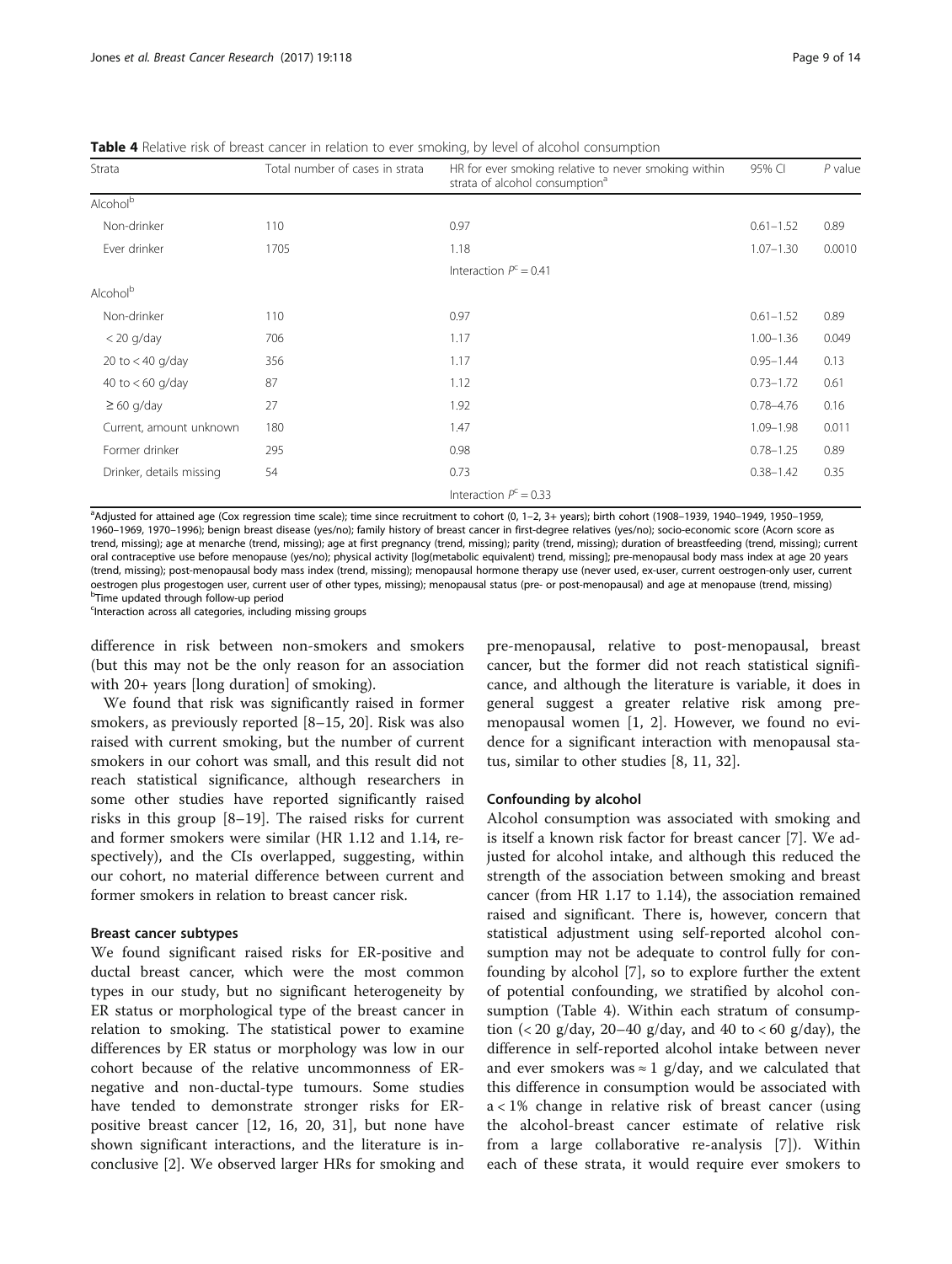|                                                                                          |                        | Family history of breast cancer <sup>a</sup> |               |           |        |                               |                               |           |  |
|------------------------------------------------------------------------------------------|------------------------|----------------------------------------------|---------------|-----------|--------|-------------------------------|-------------------------------|-----------|--|
|                                                                                          | <b>No</b>              |                                              |               |           | Yes    |                               |                               |           |  |
|                                                                                          | Cases                  | $\mathsf{HR}^{\mathsf{b}}$                   | 95% CI        | $P$ value | Cases  | HR <sup>b</sup>               | 95% CI                        | $P$ value |  |
| Ever previously smoked cigarettes <sup>c</sup>                                           |                        |                                              |               |           |        |                               |                               |           |  |
| Never                                                                                    | 819                    | 1.00                                         | Baseline      |           | 239    | 1.00                          | Baseline                      |           |  |
| Ever                                                                                     | 554                    | 1.07                                         | $0.96 - 1.20$ | 0.22      | 203    | 1.35                          | $1.12 - 1.62$                 | 0.0018    |  |
|                                                                                          |                        | Interaction $P = 0.038$                      |               |           |        |                               |                               |           |  |
| Age at start of smoking, years <sup>c</sup>                                              |                        |                                              |               |           |        |                               |                               |           |  |
| Never smoker                                                                             | 819                    | 1.00                                         | Baseline      |           | 254    | 1.00                          | Baseline                      |           |  |
| < 20                                                                                     | 427                    | 1.17                                         | $1.04 - 1.32$ | 0.0098    | 138    | 1.26                          | $1.02 - 1.56$                 | 0.029     |  |
| $20+$                                                                                    | 96                     | 0.82                                         | $0.67 - 1.02$ | 0.076     | 55     | 1.56                          | $1.17 - 2.10$                 | 0.0028    |  |
| Age unknown                                                                              | 16                     | 0.75                                         | $0.46 - 1.23$ | 0.26      | 10     | 1.57                          | $0.84 - 2.96$                 | 0.16      |  |
|                                                                                          |                        | Interaction $P = 0.0029$                     |               |           |        |                               |                               |           |  |
|                                                                                          |                        | Trend <sup>d</sup> $P = 0.034$               |               |           |        | Trend <sup>d</sup> $P = 0.38$ |                               |           |  |
|                                                                                          |                        | Trend interaction $P = 0.044$                |               |           |        |                               |                               |           |  |
| Starting smoking relative to age at menarche, years                                      |                        |                                              |               |           |        |                               |                               |           |  |
| Never smoker                                                                             | 819                    | 1.00                                         | Baseline      |           | 254    | 1.00                          | Baseline                      |           |  |
| Before or $<$ 5 years                                                                    | 239                    | 1.30                                         | $1.12 - 1.51$ | 0.0006    | 61     | 1.06                          | $0.80 - 1.41$                 | 0.68      |  |
| 5+ years                                                                                 | 244                    | 0.97                                         | $0.84 - 1.13$ | 0.70      | 112    | 1.53                          | $1.22 - 1.91$                 | 0.0002    |  |
| Interval unknown                                                                         | 56                     | 0.83                                         | $0.62 - 1.12$ | 0.22      | 30     | 1.51                          | $1.02 - 2.24$                 | 0.041     |  |
|                                                                                          |                        | Interaction $P = 0.0001$                     |               |           |        |                               |                               |           |  |
|                                                                                          |                        | Trend <sup>d</sup> $P = 0.0021$              |               |           |        |                               | Trend <sup>d</sup> $P = 0.40$ |           |  |
|                                                                                          |                        | Trend interaction $P = 0.0079$               |               |           |        |                               |                               |           |  |
| Cigarettes per day age among ever smokers, averaged over years when smoking <sup>e</sup> |                        |                                              |               |           |        |                               |                               |           |  |
| Never smoker                                                                             | 819                    | 1.00                                         | Baseline      |           | 254    | 1.00                          | Baseline                      |           |  |
| $1 - 4$                                                                                  | 185                    | 1.01                                         | $0.86 - 1.18$ | 0.95      | 73     | 1.32                          | $1.01 - 1.71$                 | 0.040     |  |
| $5+$                                                                                     | 210                    | 1.28                                         | $1.09 - 1.49$ | 0.0019    | 69     | 1.42                          | $1.09 - 1.86$                 | 0.010     |  |
| Unknown                                                                                  | 144                    | 0.94                                         | $0.79 - 1.13$ | 0.51      | 61     | 1.31                          | $0.99 - 1.74$                 | 0.059     |  |
|                                                                                          | Interaction $P = 0.13$ |                                              |               |           |        |                               |                               |           |  |
|                                                                                          |                        | Trend <sup>d</sup> $P = 0.0019$              |               |           |        |                               | Trend <sup>d</sup> $P = 0.81$ |           |  |
|                                                                                          |                        | Trend interaction $P = 0.18$                 |               |           |        |                               |                               |           |  |
| Duration of smoking among ever smokers, years <sup>f</sup>                               |                        |                                              |               |           |        |                               |                               |           |  |
| Never smoker                                                                             | 819                    | 1.00                                         | Baseline      |           | 254    | 1.00                          | Baseline                      |           |  |
| $1 - 9$                                                                                  | 129                    | 0.94                                         | $0.78 - 1.14$ | 0.54      | $48\,$ | 1.20                          | $0.88 - 1.64$                 | 0.24      |  |
| $10+$                                                                                    | 385                    | 1.16                                         | $1.03 - 1.32$ | 0.019     | 140    | 1.39                          | $1.13 - 1.71$                 | 0.0020    |  |
| Duration unknown                                                                         | 25                     | 0.76                                         | $0.51 - 1.13$ | 0.17      | 15     | 1.51                          | $0.90 - 2.55$                 | 0.12      |  |
|                                                                                          |                        | Interaction $P = 0.094$                      |               |           |        |                               |                               |           |  |
|                                                                                          |                        | Trend <sup>d</sup> $P = 0.15$                |               |           |        | Trend <sup>d</sup> $P = 0.86$ |                               |           |  |
|                                                                                          |                        | Trend interaction $P = 0.37$                 |               |           |        |                               |                               |           |  |
| Pack-years of smoking among ever smokers <sup>e</sup>                                    |                        |                                              |               |           |        |                               |                               |           |  |
| Never smoker                                                                             | 819                    | 1.00                                         | Baseline      |           | 254    | 1.00                          | Baseline                      |           |  |
| $1$ to $< 10$                                                                            | 208                    | 1.02                                         | $0.87 - 1.18$ | 0.84      | 77     | 1.28                          | $0.99 - 1.65$                 | 0.060     |  |
| $10+$                                                                                    | 187                    | 1.30                                         | $1.11 - 1.53$ | 0.0015    | 65     | 1.48                          | $1.13 - 1.95$                 | 0.0051    |  |
|                                                                                          |                        |                                              |               |           |        |                               |                               |           |  |

#### <span id="page-9-0"></span>Table 5 Relative risk of breast cancer in relation to smoking, by family history of breast cancer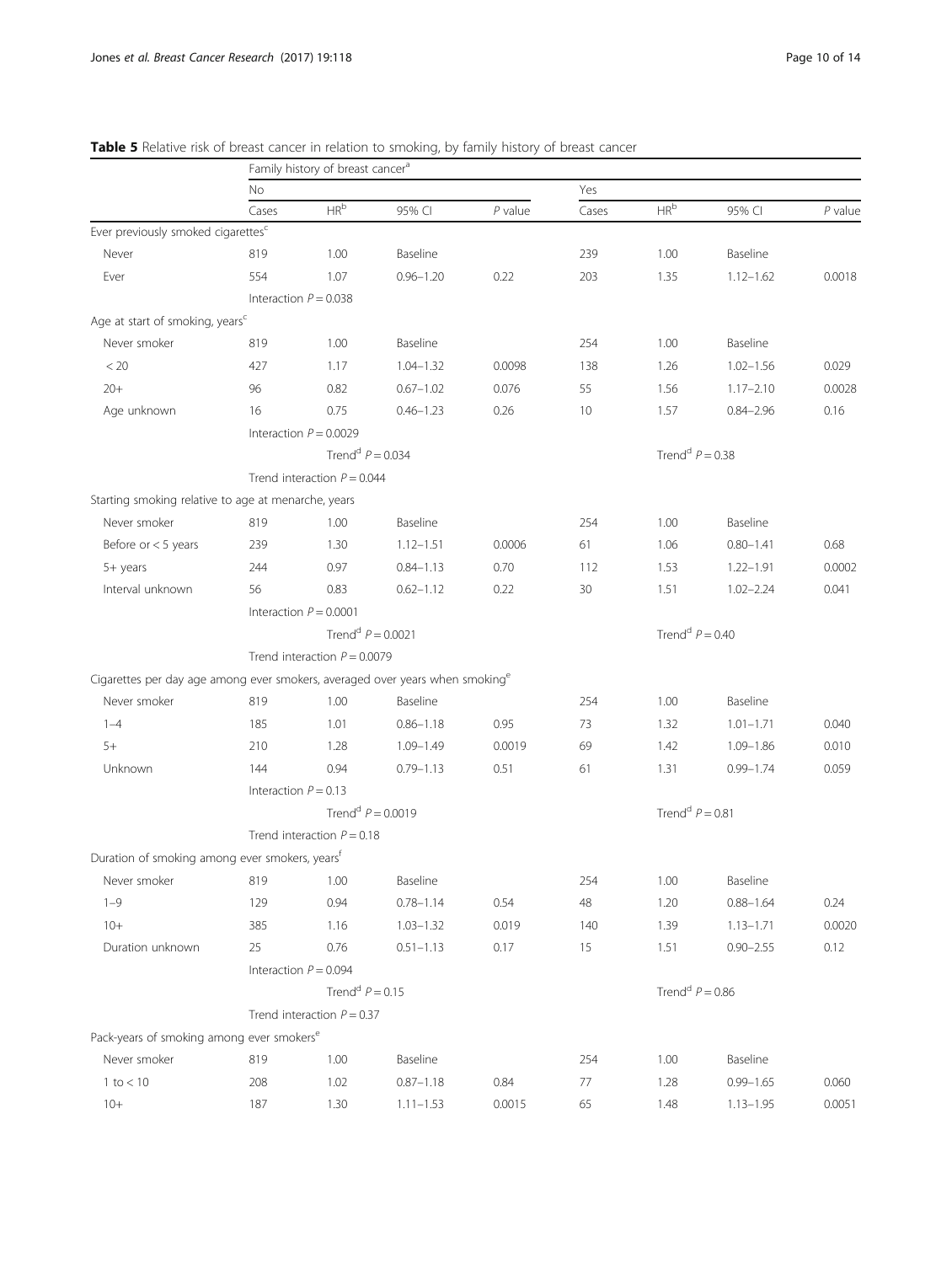|                |                        | Family history of breast cancer <sup>a</sup> |               |           |       |                               |               |           |  |  |
|----------------|------------------------|----------------------------------------------|---------------|-----------|-------|-------------------------------|---------------|-----------|--|--|
|                | No                     |                                              |               |           | Yes   |                               |               |           |  |  |
|                | Cases                  | HR <sup>b</sup>                              | 95% CL        | $P$ value | Cases | HR <sup>b</sup>               | 95% CI        | $P$ value |  |  |
| <b>Unknown</b> | 144                    | 0.93                                         | $0.78 - 1.12$ | 0.46      | 61    | 1.30                          | $0.98 - 1.72$ | 0.069     |  |  |
|                | Interaction $P = 0.16$ |                                              |               |           |       |                               |               |           |  |  |
|                |                        | Trend <sup>d</sup> $P = 0.055$               |               |           |       | Trend <sup>d</sup> $P = 0.54$ |               |           |  |  |
|                |                        | Trend interaction $P = 0.37$                 |               |           |       |                               |               |           |  |  |

Table 5 Relative risk of breast cancer in relation to smoking, by family history of breast cancer (Continued)

<sup>a</sup>First-degree relatives, at recruitment

b Adjusted for attained age (Cox regression time scale); time since recruitment to cohort (0, 1–2, 3+ years); birth cohort (1908–1939, 1940–1949, 1950–1959, 1960–1969, 1970–1996); benign breast disease (yes/no); socio-economic score (Acorn score as trend, missing); age at menarche (trend, missing); age at first pregnancy (trend, missing); parity (trend, missing); duration of breastfeeding (trend, missing); current oral contraceptive use before menopause (yes/no); alcohol consumption (never regular, trend current drinker 1 to < 60 g/day, current drinker ≥ 60 g/day, past drinker, drinker with unknown details); physical activity [log(metabolic equivalent) trend, missing]; pre-menopausal body mass index at age 20 years (trend, missing); post-menopausal body mass index (trend, missing); menopausal hormone therapy use (never used, ex-user, current oestrogen-only user, current oestrogen plus progestogen user, current user of other types, missing); menopausal status (pre- or post-menopausal) and age at menopause (trend, missing)

<sup>c</sup>Time updated through follow-up

d Trend excludes never smoker and unknown groups

e Time updated at the point renewed information was available from follow-up questionnaire

f Time updated in yearly steps

be drinking 20 g/day more than never smokers to produce a difference of  $\approx 15\%$  (similar to the 12–17% we saw). This implies that the association we observed between ever smoking and breast cancer may be too large to be explained by differences in alcohol intake alone.

We saw no significant association between smoking and breast cancer risk among non-drinkers, in concordance with a collaborative re-analysis of 43 case-control and 10 cohort studies [\[7\]](#page-12-0), the American Cancer Society's Cancer Prevention Study II cohort [[16\]](#page-12-0), and a subsequent pooled analysis of 14 cohort studies [\[8](#page-12-0)]. It is possible that there may be synergistic interaction between ever smoking and alcohol consumption, and risk of breast cancer, although only one study has shown the interaction as statistically significant [[8\]](#page-12-0). There is some precedent to invoke synergism between smoking and alcohol because, for example, there is an established positive interaction between these two exposures and the aetiology of head and neck cancers [[33](#page-13-0)]. However, nondrinking may occur for cultural or religious reasons, or because of underlying illness or other health issues, and in the United Kingdom at least, non-drinkers are a minority group; therefore, this potential interaction could be a reflection of a particular distribution of breast cancer risk factors among non-drinkers (and inadequate control for confounding among drinkers). Conversely, three other cohort studies demonstrated significantly raised risk among non-drinkers [\[18](#page-12-0), [26](#page-12-0), [29\]](#page-12-0), although in two the increased raised risks were only in subgroups [[26, 29\]](#page-12-0).

#### Smoking in adolescence

On the basis of epidemiological considerations and animal studies, the period from puberty to first birth may

represent a window of particular susceptibility to breast cancer [[34](#page-13-0)–[37](#page-13-0)]. At puberty, the breast is made up of mainly undifferentiated terminal ductal and lobular structures which animal studies show are sensitive to chemical carcinogenesis [\[34\]](#page-13-0). At these young ages, ionizing radiation exposure also increases risk of breast cancer [\[37](#page-13-0)], especially if exposure is within 6 months of menarche [\[38](#page-13-0)]. We found that risk of breast cancer in ever smokers was greatest if smoking started at age < 17 years or started at peri-menarcheal or, more weakly, at peri-thelarcheal ages. A number of other studies have also demonstrated raised risks if smoking started in adolescence [\[8](#page-12-0)–[13, 16](#page-12-0)–[18](#page-12-0), [20, 26](#page-12-0), [28, 29, 32](#page-12-0)] or around menarche [\[11](#page-12-0), [16](#page-12-0), [26\]](#page-12-0). However, when we adjusted for pack-years of smoking, the raised risks for starting smoking close to age at menarche or thelarche were somewhat attenuated, suggesting over-adjustment (because of possible correlation between age starting smoking and pack-years) or confounding by pack-years. Previous studies have not made this adjustment, so the relative importance of early initiation or pack-years of use remains unclear.

#### Smoking before first childbirth

Young age at first birth and increasing parity confer long-term protection against breast cancer [\[34, 35\]](#page-13-0), and animal models point to terminal differentiation of breast tissue at full-term pregnancy being important in this process [\[34](#page-13-0)–[36\]](#page-13-0). Increased risks have been reported for invasive breast cancer if smoking started before first childbirth [[8](#page-12-0)–[11](#page-12-0), [16](#page-12-0), [17](#page-12-0), [20](#page-12-0), [26, 28, 29, 32\]](#page-12-0), but we found the association was significant only if we did not adjust for age at first pregnancy. Researchers in a number of previous studies have adjusted for age at first pregnancy and still found significant associations with interval to first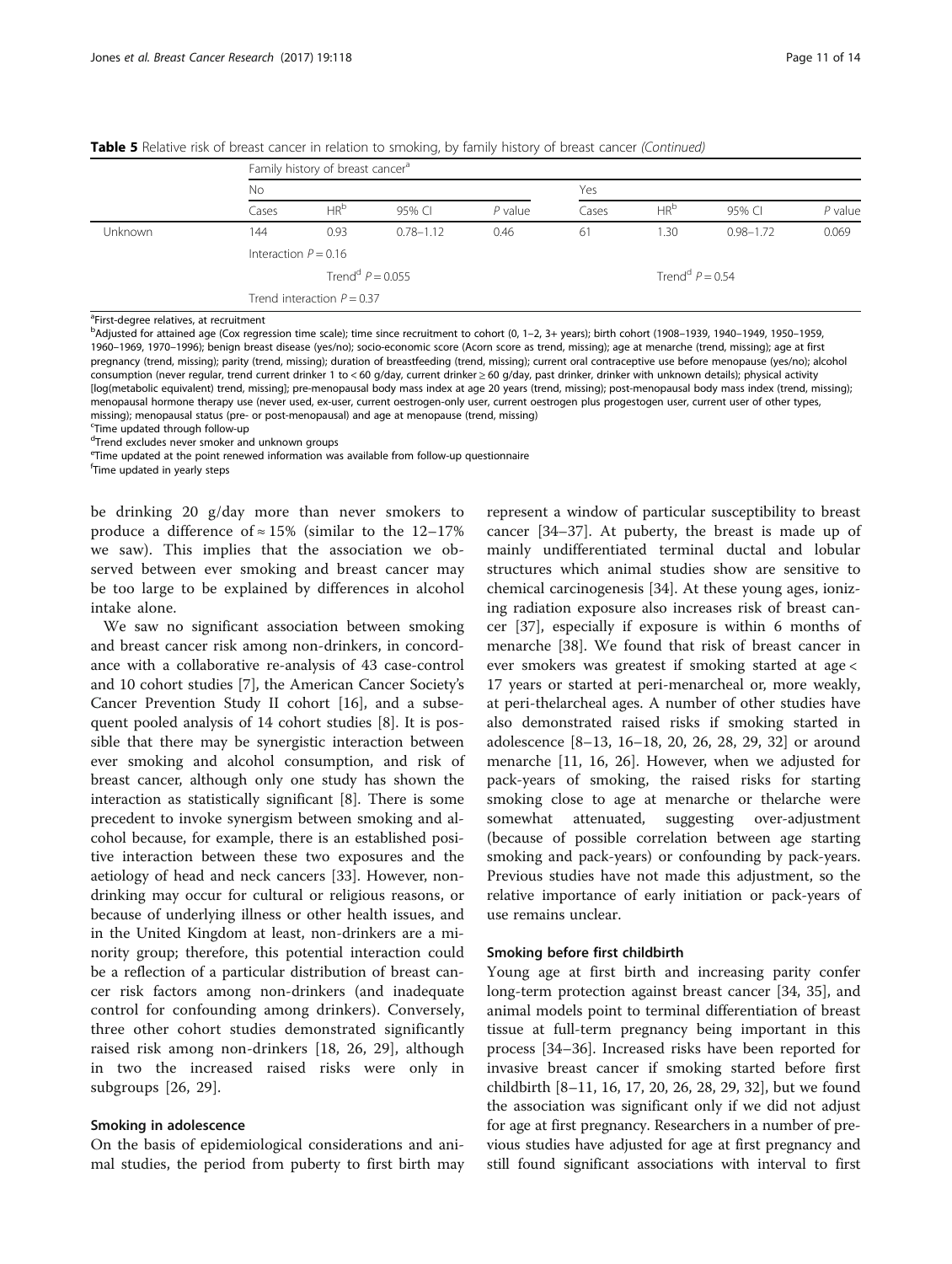<span id="page-11-0"></span>birth [[8, 9](#page-12-0), [11](#page-12-0)–[13](#page-12-0), [16](#page-12-0)–[18](#page-12-0), [20, 26, 28](#page-12-0), [29\]](#page-12-0); however, it is difficult to determine the adequacy of adjustment. For example, in a large pooled analysis of 14 cohort studies, there was a strong trend with smoking interval before first birth after adjustment for potential confounders that included age at first birth and number of live births  $(P =$ 0.0000002), whereas after stratification by age at first birth, the trends in each stratum were weaker  $(P = 0.12, 0.02,$ and 0.28) [\[8](#page-12-0)], which is suggestive of confounding.

#### Interaction with family history

We found the association between smoking and breast cancer was significantly larger among women with a family history of the disease than in those without. Investigators in five previous studies have reported on this interaction with family history. Two studies showed no significant interaction but the researchers did not present stratified results, so we cannot determine if the direction of interaction supports or contradicts our findings [\[16](#page-12-0), [19\]](#page-12-0). In three studies, researchers reported significant interactions, with one showing increased breast cancer risk with smoking only among those with a positive family history [\[39](#page-13-0)], whereas two demonstrated that breast cancer risk was raised only among those with no family history [\[15, 18](#page-12-0)]. Increased risk of breast cancer with smoking has also been seen in some [[40](#page-13-0), [41](#page-13-0)], but not all (see review [\[1](#page-12-0)] and a large meta-analysis [\[41](#page-13-0)]), studies of BRCA1/2 carriers (or by proxy, women with three or more first-degree relatives with breast or ovarian cancer [[42](#page-13-0)]). There are also reports of significant interactions with smoking and polymorphisms in carcinogen metabolism genes NAT2 [\[43](#page-13-0)] and CYP1A1 [[44, 45\]](#page-13-0) as well as breast cancer susceptibility singlenucleotide polymorphisms [\[46](#page-13-0), [47\]](#page-13-0). Moreover, BRCA1 and BRCA2 proteins are involved in the repair of DNA damage, and it is therefore possible that BRCA1/2 carriers may be more sensitive to effects of carcinogens in cigarette smoke. Thus, despite the limited and inconsistent literature, it is possible that there are gene-smoking interactions in relation to breast cancer risk (as there is, for instance, with bladder cancer [[48](#page-13-0)]), and studies may benefit from being focussed on more detailed measures and timing of exposure (e.g., peri-menarcheal smoking or pack-years of use) rather than just ever/never smoking.

As in previous studies, we excluded from analysis women with prevalent breast or other malignant cancer [[11](#page-12-0)–[13](#page-12-0), [15](#page-12-0)–[17](#page-12-0), [20, 28, 32\]](#page-12-0) or prevalent in situ breast cancer [\[13](#page-12-0)] at recruitment; we restricted the analysis to invasive breast cancer  $[7-18, 20, 26, 28, 30]$  $[7-18, 20, 26, 28, 30]$  $[7-18, 20, 26, 28, 30]$  $[7-18, 20, 26, 28, 30]$  $[7-18, 20, 26, 28, 30]$  $[7-18, 20, 26, 28, 30]$  $[7-18, 20, 26, 28, 30]$  $[7-18, 20, 26, 28, 30]$ ; and we adjusted for menopausal status and BMI [[8, 10](#page-12-0), [11, 13](#page-12-0), [16](#page-12-0), [18](#page-12-0)–[20](#page-12-0), [26](#page-12-0), [30](#page-12-0), [31](#page-12-0)], potential confounding variables that may also be influenced by smoking. There was little scope for bias from unascertained mortality or exits, or for erroneous reporting of breast cancer, because follow-

up for vital and breast cancer status was obtained for 99% of participants and confirmation of reported breast cancers for over 99%. Our smoking information was gained at recruitment and from follow-up questionnaires 6 years later, and we were able to update smoking status, so that women who gave up smoking were classified as former smokers from that point in time. Only a small number of other cohort studies [\[13](#page-12-0), [16, 20\]](#page-12-0) have been able to update smoking exposure through follow-up. One limitation of our study is that we have no direct information on passive (secondhand) smoking, and therefore our risk estimates might be underestimated if never smokers were exposed to passive smoking and if this exposure affects risk of breast cancer [[49](#page-13-0)].

If our results are not due to chance, residual confounding, or unidentified bias, they suggest that certain biological mechanisms deserve further attention, such as those involving exposure at peri-menarcheal ages, and gene-environment interactions, either of which may be the direct result of chemical carcinogenesis or an indirect consequence on hormonal pathways during this susceptible period of breast development.

#### Conclusions

We found that smoking was associated with a modest but significantly increased risk of breast cancer, particularly among those who started at adolescent or perimenarcheal ages, and that the relative risk of breast cancer associated with smoking was significantly greater for women with a family history of the disease.

#### Additional file

[Additional file 1: Table S1.](dx.doi.org/10.1186/s13058-017-0908-4) Further characteristics of 102,927 women from the Generations Study who were recruited 2003-2013. Table S2. Characteristics of incident invasive breast cancer cases arising in 102,927 women from the Generations Study. Table S3. Relative risk of breast cancer in relation to smoking, by morphological type. Table S4. Relative risk of breast cancer in relation to former smoking, by level of alcohol consumption. Table S5. Relative risk of breast cancer in relation to smoking, by parity. Table S6. Relative risk of breast cancer in relation to smoking, by menopausal status. (DOCX 72 kb)

#### Abbreviations

BMI: Body mass index; ER: Oestrogen receptor; MHT: Menopausal hormone therapy; OC: Oral contraceptive

#### Acknowledgements

We thank Breast Cancer Now and The Institute of Cancer Research for support of the Generations Study, as well as the study participants; the study staff; and the doctors, nurses and other health care providers and health information sources who have contributed to the study.

#### Funding

This work was funded by Breast Cancer Now and The Institute of Cancer Research. We acknowledge National Health Service (NHS) funding to the Royal Marsden NHS Foundation Trust and The Institute of Cancer Research National Institute for Health Research (NIHR) Biomedical Research Centre. The funders did not participate in the design of the study, the analysis or interpretation of data, or in the writing or approval of the manuscript.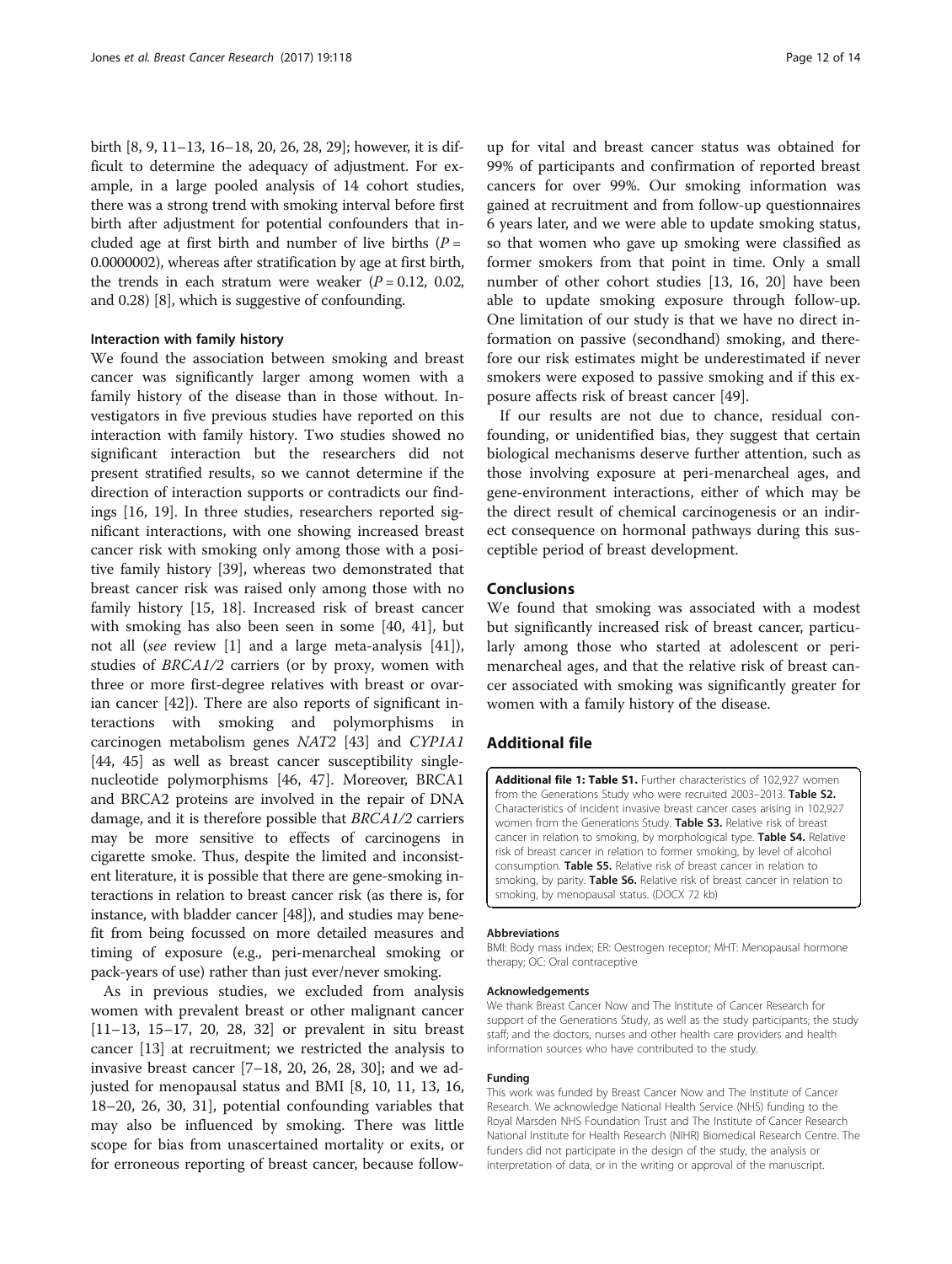#### <span id="page-12-0"></span>Availability of data and materials

The datasets generated during and/or analysed during the present study are not publicly available, owing to confidentiality reasons, but anonymised versions may be available from the corresponding author on reasonable request.

#### Authors' contributions

AJS and AA designed the study and obtained funding for the Generations Study. AJS, MEJ and MJS set up and collected data in the Generations Study. MEJ, MJS and LBW collected and prepared data for the analysis. MEJ conducted the analyses and drafted the manuscript. All authors contributed to data interpretation and preparation of the final manuscript. All authors read and approved the final manuscript.

#### Ethics approval and consent to participate

The study was approved by the South Thames Multicentre Research Ethics Committee (reference MREC 03/01/014), and participants provided informed consent.

#### Consent for publication

Not applicable.

#### Competing interests

The authors declare that they have no competing interests.

#### Publisher's Note

Springer Nature remains neutral with regard to jurisdictional claims in published maps and institutional affiliations.

#### Author details

<sup>1</sup> Division of Genetics and Epidemiology, The Institute of Cancer Research, London SW7 3RP, UK. <sup>2</sup> Division of Breast Cancer Research, The Institute of Cancer Research, London SW7 3RP, UK. <sup>3</sup>Breakthrough Breast Cancer Research Centre, The Institute of Cancer Research, London SW7 3RP, UK. <sup>4</sup>Division of Molecular Pathology, The Institute of Cancer Research, London SW7 3RP, UK. <sup>5</sup>Present Address: UCSF Helen Diller Family Comprehensive Cancer Center, San Francisco, CA 94158, USA.

## Received: 23 August 2017 Accepted: 11 October 2017

#### References

- 1. IARC Working Group on the Evaluation of Carcinogenic Risks to Humans. Personal habits and indoor combustions. Volume 100 E. A review of human carcinogens. IARC Monogr Eval Carcinog Risks Hum. 2012;100(Pt E):1–538.
- National Center for Chronic Disease Prevention and Health Promotion, Office on Smoking and Health, US Department of Health and Human Services. The health consequences of smoking—50 years of progress: a report of the Surgeon General. Atlanta, GA: Centers for Disease Control and Prevention; 2014.
- 3. Morabia A. Smoking (active and passive) and breast cancer: epidemiologic evidence up to June 2001. Environ Mol Mutagen. 2002;39(2-3):89–95.
- 4. Johnson KC, Miller AB, Collishaw NE, Palmer JR, Hammond SK, Salmon AG, Cantor KP, Miller MD, Boyd NF, Millar J, et al. Active smoking and secondhand smoke increase breast cancer risk: the report of the Canadian Expert Panel on Tobacco Smoke and Breast Cancer Risk (2009). Tob Control. 2011;20(1), e2.
- 5. Terry PD, Rohan TE. Cigarette smoking and the risk of breast cancer in women: a review of the literature. Cancer Epidemiol Biomarkers Prev. 2002;11(10 Pt 1):953–71.
- IARC Working Group on the Evaluation of Carcinogenic Risks to Humans. Tobacco smoke and involuntary smoking. IARC Monogr Eval Carcinog Risks Hum. 2004;83:1–1438.
- 7. Hamajima N, Hirose K, Tajima K, Rohan T, Calle EE, Heath Jr CW, Coates RJ, Liff JM, Talamini R, Chantarakul N, et al. Alcohol, tobacco and breast cancer – collaborative reanalysis of individual data from 53 epidemiological studies, including 58,515 women with breast cancer and 95,067 women without the disease. Br J Cancer. 2002;87(11):1234–45.
- Gaudet MM, Carter BD, Brinton LA, Falk RT, Gram IT, Luo J, Milne RL, Nyante SJ, Weiderpass E, Beane Freeman LE, et al. Pooled analysis of active cigarette smoking and invasive breast cancer risk in 14 cohort studies. Int J Epidemiol. 2017;46(3):881–93.
- 9. Bjerkaas E, Parajuli R, Weiderpass E, Engeland A, Maskarinec G, Selmer R, Gram IT. Smoking duration before first childbirth: an emerging risk factor for breast cancer? Results from 302,865 Norwegian women. Cancer Causes Control. 2013;24(7):1347–56.
- 10. Catsburg C, Miller AB, Rohan TE. Active cigarette smoking and risk of breast cancer. Int J Cancer. 2015;136(9):2204–9.
- 11. Dossus L, Boutron-Ruault MC, Kaaks R, Gram IT, Vilier A, Fervers B, Manjer J, Tjonneland A, Olsen A, Overvad K, et al. Active and passive cigarette smoking and breast cancer risk: results from the EPIC cohort. Int J Cancer. 2014;134(8):1871–88.
- 12. Luo J, Margolis KL, Wactawski-Wende J, Horn K, Messina C, Stefanick ML, Tindle HA, Tong E, Rohan TE. Association of active and passive smoking with risk of breast cancer among postmenopausal women: a prospective cohort study. BMJ. 2011;342:d1016.
- 13. Xue F, Willett WC, Rosner BA, Hankinson SE, Michels KB. Cigarette smoking and the incidence of breast cancer. Arch Intern Med. 2011;171(2):125–33.
- 14. Macacu A, Autier P, Boniol M, Boyle P. Active and passive smoking and risk of breast cancer: a meta-analysis. Breast Cancer Res Treat. 2015;154(2):213–24.
- 15. Nyante SJ, Gierach GL, Dallal CM, Freedman ND, Park Y, Danforth KN, Hollenbeck AR, Brinton LA. Cigarette smoking and postmenopausal breast cancer risk in a prospective cohort. Br J Cancer. 2014;110(9):2339–47.
- 16. Gaudet MM, Gapstur SM, Sun J, Diver WR, Hannan LM, Thun MJ. Active smoking and breast cancer risk: original cohort data and meta-analysis. J Natl Cancer Inst. 2013;105(8):515–25.
- 17. Gram IT, Little MA, Lund E, Braaten T. The fraction of breast cancer attributable to smoking: the Norwegian Women and Cancer Study 1991– 2012. Br J Cancer. 2016;115(5):616–23.
- 18. Reynolds P, Hurley S, Goldberg DE, Anton-Culver H, Bernstein L, Deapen D, Horn-Ross PL, Peel D, Pinder R, Ross RK, et al. Active smoking, household passive smoking, and breast cancer: evidence from the California Teachers Study. J Natl Cancer Inst. 2004;96(1):29–37.
- 19. Cui Y, Miller AB, Rohan TE. Cigarette smoking and breast cancer risk: update of a prospective cohort study. Breast Cancer Res Treat. 2006;100(3):293–9.
- 20. Al-Delaimy WK, Cho E, Chen WY, Colditz G, Willet WC. A prospective study of smoking and risk of breast cancer in young adult women. Cancer Epidemiol Biomarkers Prev. 2004;13(3):398–404.
- 21. Swerdlow AJ, Jones ME, Schoemaker MJ, Hemming J, Thomas D, Williamson J, Ashworth A. The Breakthrough Generations Study: design of a long-term UK cohort study to investigate breast cancer aetiology. Br J Cancer. 2011;105(7):911–7.
- 22. Cox DR. Regression models and life-tables. J R Stat Soc Series B Stat Methodol. 1972;34(2):187–220.
- 23. Lunn M, McNeil D. Applying Cox regression to competing risks. Biometrics. 1995;51(2):524–32.
- 24. Buse A. The likelihood ratio, Wald, and Lagrange multiplier tests: an expository note. Am Stat. 1982;36(3):153–7.
- 25. StataCorp. Stata Statistical Software: release 14. College Station, TX: StataCorp LP: 2015.
- 26. Gram IT, Braaten T, Terry PD, Sasco AJ, Adami HO, Lund E, Weiderpass E. Breast cancer risk among women who start smoking as teenagers. Cancer Epidemiol Biomarkers Prev. 2005;14(1):61–6.
- 27. Li CI, Malone KE, Daling JR. The relationship between various measures of cigarette smoking and risk of breast cancer among older women 65-79 years of age (United States). Cancer Causes Control. 2005;16(8):975–85.
- 28. Luo J, Horn K, Ockene JK, Simon MS, Stefanick ML, Tong E, Margolis KL. Interaction between smoking and obesity and the risk of developing breast cancer among postmenopausal women: the Women's Health Initiative Observational Study. Am J Epidemiol. 2011;174(8):919–28.
- 29. Gram IT, Park SY, Kolonel LN, Maskarinec G, Wilkens LR, Henderson BE, Le Marchand L. Smoking and risk of breast cancer in a racially/ethnically diverse population of mainly women who do not drink alcohol: the MEC Study. Am J Epidemiol. 2015;182(11):917–25.
- 30. Catsburg C, Kirsh VA, Soskolne CL, Kreiger N, Rohan TE. Active cigarette smoking and the risk of breast cancer: a cohort study. Cancer Epidemiol. 2014;38(4):376–81.
- 31. London SJ, Colditz GA, Stampfer MJ, Willett WC, Rosner BA, Speizer FE. Prospective study of smoking and the risk of breast cancer. J Natl Cancer Inst. 1989;81(21):1625–31.
- 32. Egan KM, Stampfer MJ, Hunter D, Hankinson S, Rosner BA, Holmes M, Willett WC. Colditz GA; Nurses' Health Study. Active and passive smoking in breast cancer: prospective results from the Nurses' Health Study. Epidemiology. 2002;13(2):138–45.